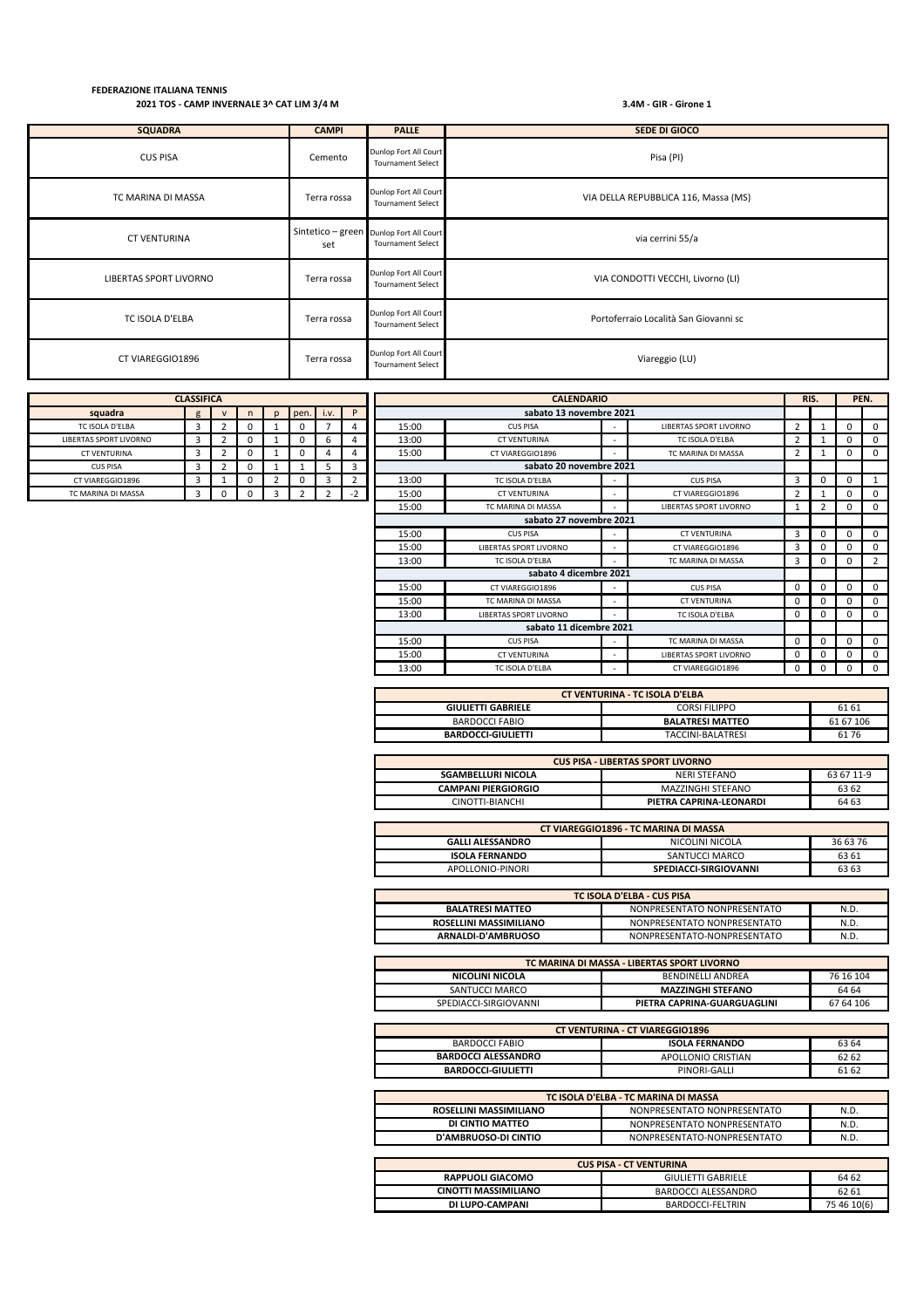| LIBERTAS SPORT LIVORNO - CT VIAREGGIO1896 |                  |       |  |  |  |  |
|-------------------------------------------|------------------|-------|--|--|--|--|
| <b>BARRERA VALERIO</b>                    | PINORI ROBERTO   | 62 60 |  |  |  |  |
| <b>MAZZINGHI STEFANO</b>                  | GALLI ALESSANDRO | 62 64 |  |  |  |  |
| <b>NERI-LEONARDI</b>                      | GALLI-APOLLONIO  | 62 62 |  |  |  |  |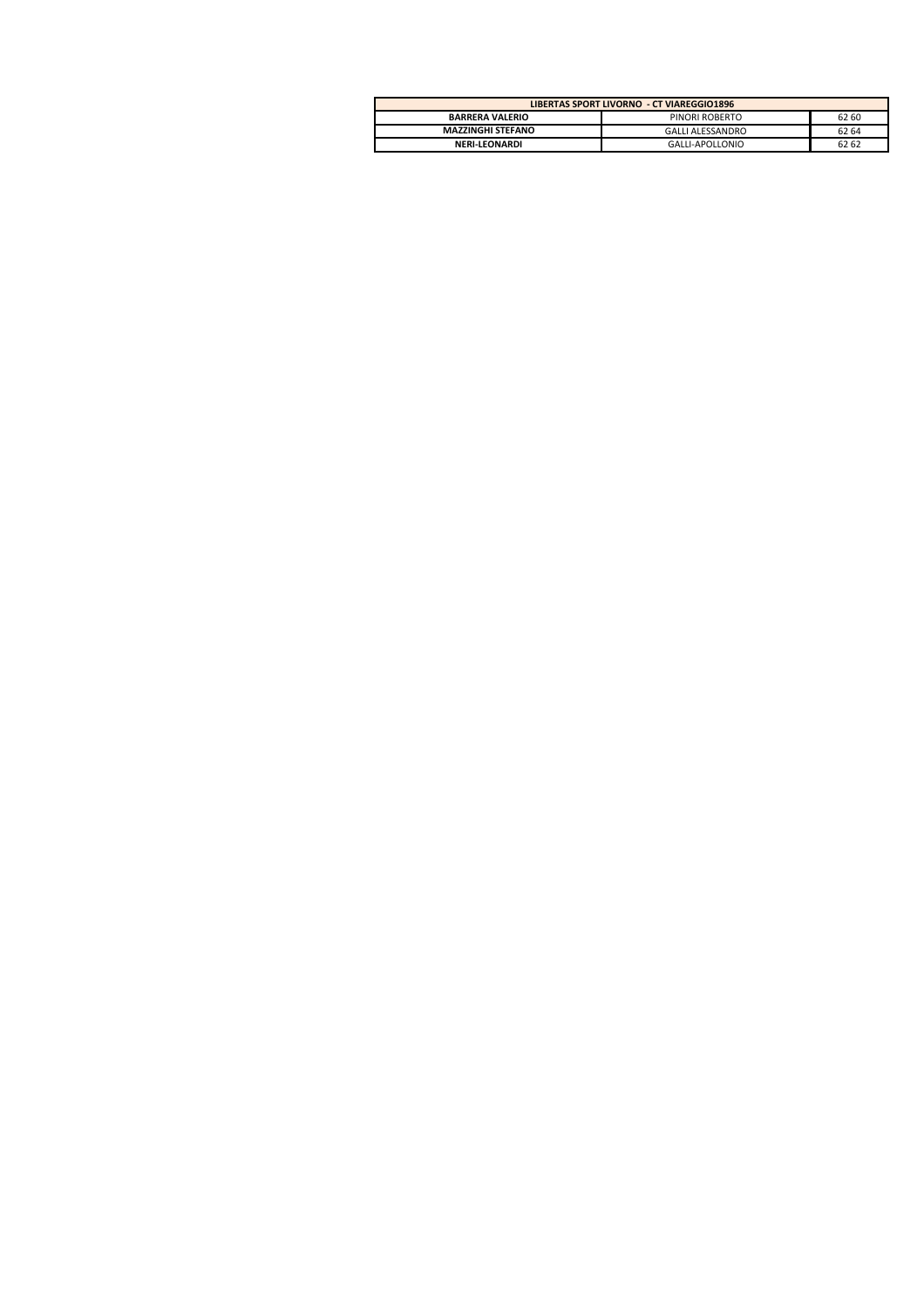| <b>SQUADRA</b>                                                                           | <b>CAMPI</b>                                              | <b>PALLE</b>                                      | <b>SEDE DI GIOCO</b>                               |  |  |  |  |  |
|------------------------------------------------------------------------------------------|-----------------------------------------------------------|---------------------------------------------------|----------------------------------------------------|--|--|--|--|--|
| CS LE VELE SAN DONATO                                                                    | Terra rossa                                               | Dunlop Fort All Court<br><b>Tournament Select</b> | VIA DI SAN DONATO, TRAV. IV - 55100 LUCCA          |  |  |  |  |  |
| SANTA CROCE SCUOLA TENNIS C                                                              | Terra rossa                                               | Dunlop Fort All Court<br><b>Tournament Select</b> | via poggio adorno, Santa Croce sull'Arno (PI)      |  |  |  |  |  |
| <b>CT GARDEN</b>                                                                         | Dunlop Fort All Court<br>VIA DELLA FISICA N.1 CECINA      |                                                   |                                                    |  |  |  |  |  |
| TC PONSACCO A                                                                            | Babolat Team All<br>Ponsacco (PI)<br>Terra rossa<br>Court |                                                   |                                                    |  |  |  |  |  |
| Dunlop Fort All Court<br><b>CT DONORATICO</b><br>Terra rossa<br><b>Tournament Select</b> |                                                           |                                                   | Via del Fosso 25, Donoratico - Castagneto Carducci |  |  |  |  |  |
| CT MASSA MARITTIMA                                                                       | Terra rossa                                               | Dunlop Fort All Court<br><b>Tournament Select</b> | Massa Marittima (GR)                               |  |  |  |  |  |

| <b>CLASSIFICA</b>           |   |                         |          |                          | RIS.<br><b>CALENDARIO</b> |                |                         |                                                 |                                                            |                          | PEN.                        |                |              |             |             |
|-----------------------------|---|-------------------------|----------|--------------------------|---------------------------|----------------|-------------------------|-------------------------------------------------|------------------------------------------------------------|--------------------------|-----------------------------|----------------|--------------|-------------|-------------|
| squadra                     | g | $\mathsf{v}$            | n        | $\mathbf{D}$             | pen.                      | i.v.           | P                       |                                                 | sabato 13 novembre 2021                                    |                          |                             |                |              |             |             |
| TC PONSACCO A               | 3 | 3                       | 0        | 0                        | 0                         | 9              | 6                       | 15:00                                           | $\mathbf 0$<br>CS LE VELE SAN DONATO<br>TC PONSACCO A<br>٠ |                          |                             | 3              | $\mathbf 0$  | 0           |             |
| <b>CT GARDEN</b>            | 3 | $\mathcal{D}$           |          |                          |                           | 6              |                         | 15:00                                           | <b>CT GARDEN</b>                                           | ٠                        | CT DONORATICO               | 3              |              | $\Omega$    | 0           |
| CS LE VELE SAN DONATO       | 3 | $\overline{\mathbf{c}}$ |          |                          |                           | 5              |                         | 15:00                                           | CT MASSA MARITTIMA                                         |                          | SANTA CROCE SCUOLA TENNIS C | 3              | O            | $\mathbf 0$ | $^{\circ}$  |
| CT MASSA MARITTIMA          | 3 |                         | $\Omega$ | $\overline{\phantom{a}}$ | 0                         | $\overline{4}$ | 2                       |                                                 | sabato 20 novembre 2021                                    |                          |                             |                |              |             |             |
| CT DONORATICO               | 3 |                         |          |                          | 0                         | $\overline{2}$ | $\overline{\mathbf{z}}$ | 15:00                                           | CT DONORATICO                                              | $\overline{\phantom{a}}$ | CS LE VELE SAN DONATO       | $\Omega$       | 3            | $\mathbf 0$ | 0           |
| SANTA CROCE SCUOLA TENNIS C | 3 |                         |          | 3                        | 0                         |                | 0                       | 15:00                                           | <b>CT GARDEN</b>                                           | $\overline{\phantom{a}}$ | CT MASSA MARITTIMA          | $\overline{2}$ |              | 0           | 0           |
|                             |   |                         |          |                          |                           |                |                         | 15:00                                           | SANTA CROCE SCUOLA TENNIS C                                |                          | TC PONSACCO A               | $\mathbf 0$    | з            | 0           | 0           |
|                             |   |                         |          |                          |                           |                |                         |                                                 | sabato 27 novembre 2021                                    |                          |                             |                |              |             |             |
|                             |   |                         |          |                          |                           |                |                         | 15:00                                           | CS LE VELE SAN DONATO                                      | $\overline{\phantom{a}}$ | <b>CT GARDEN</b>            | $\overline{2}$ |              | $\mathbf 0$ | 0           |
|                             |   |                         |          |                          |                           |                |                         | 15:00                                           | TC PONSACCO A                                              | ٠                        | CT MASSA MARITTIMA          | 3              |              | $\mathbf 0$ | 0           |
|                             |   |                         |          |                          |                           |                |                         | 15:00                                           | CT DONORATICO                                              | $\overline{\phantom{a}}$ | SANTA CROCE SCUOLA TENNIS C | $\overline{2}$ |              | $\mathbf 0$ | $^{\circ}$  |
|                             |   |                         |          |                          |                           |                |                         |                                                 | sabato 4 dicembre 2021                                     |                          |                             |                |              |             |             |
|                             |   |                         |          |                          |                           |                |                         | 15:00                                           | CT MASSA MARITTIMA                                         | $\overline{\phantom{a}}$ | CS LE VELE SAN DONATO       | $\mathbf 0$    |              | 0           | $\mathbf 0$ |
|                             |   |                         |          |                          |                           |                |                         | 15:00                                           | SANTA CROCE SCUOLA TENNIS C                                | ٠                        | <b>CT GARDEN</b>            | $\mathbf 0$    | $\Omega$     | 0           | 0           |
|                             |   |                         |          |                          |                           |                |                         | 15:00                                           | TC PONSACCO A                                              | ٠                        | CT DONORATICO               | 0              | 0            | $\mathbf 0$ | $^{\circ}$  |
|                             |   |                         |          |                          |                           |                |                         |                                                 | sabato 11 dicembre 2021                                    |                          |                             |                |              |             |             |
|                             |   |                         |          |                          |                           |                |                         | 15:00                                           | CS LE VELE SAN DONATO                                      | ٠                        | SANTA CROCE SCUOLA TENNIS C | 0              | $\Omega$     | 0           | 0           |
|                             |   |                         |          |                          |                           |                |                         | 15:00<br><b>CT GARDEN</b><br>TC PONSACCO A<br>۰ |                                                            | 0                        | 0                           | $\mathbf 0$    | $\mathbf 0$  |             |             |
|                             |   |                         |          |                          |                           |                |                         | 15:00                                           | <b>CT DONORATICO</b>                                       |                          | CT MASSA MARITTIMA          | 0              | <sup>0</sup> | $\mathbf 0$ | $\mathbf 0$ |
|                             |   |                         |          |                          |                           |                |                         |                                                 |                                                            |                          |                             |                |              |             |             |

| CT MASSA MARITTIMA - SANTA CROCE SCUOLA TENNIS C |                      |       |  |  |  |  |
|--------------------------------------------------|----------------------|-------|--|--|--|--|
| DI GRIGOLI FRANCESCO                             | PROLIFICI FABIO      | 61 60 |  |  |  |  |
| VATTI NICOLA                                     | CARUSO DAMIANO       | 61 62 |  |  |  |  |
| <b>ROSI-VATTI</b>                                | TORRIGIANI-PROLIFICI | 63 63 |  |  |  |  |

| CS LE VELE SAN DONATO - TC PONSACCO A |                          |           |  |  |  |  |
|---------------------------------------|--------------------------|-----------|--|--|--|--|
| BERTOLOZZI DAVID                      | <b>PORCIANI ELIA</b>     | 61 61     |  |  |  |  |
| DAL POGGETTO GIANLUIGI                | <b>MEINI DANIELE</b>     | 61 61     |  |  |  |  |
| BACCI-BERTOLOZZI                      | <b>QUATTRINI-CAPURRO</b> | 60 36 119 |  |  |  |  |

| <b>CT GARDEN - CT DONORATICO</b> |                     |              |  |  |  |
|----------------------------------|---------------------|--------------|--|--|--|
| <b>BURGASSI FEDERICO</b>         | <b>BIEGI FRANCO</b> | $6 - 26 - 3$ |  |  |  |
| <b>NUTI ALBERTO</b>              | SPINELLI ALESSIO    | $6-16-0$     |  |  |  |
| <b>NUTI-BURGASSI</b>             | SPINELLI-PANNOCCHIA | $6 - 16 - 1$ |  |  |  |

| SANTA CROCE SCUOLA TENNIS C - TC PONSACCO A |                           |           |  |  |  |  |
|---------------------------------------------|---------------------------|-----------|--|--|--|--|
| TORRIGIANI FEDERICO                         | <b>CAPURRO STEFANO</b>    | 62 62     |  |  |  |  |
| RESCIGNO ANTONIO                            | <b>PORCIANI ELIA</b>      | 60 61     |  |  |  |  |
| TORRIGIANI-PROLIFICI                        | <b>QUATTRINI-PORCIANI</b> | 46 60 104 |  |  |  |  |

| <b>CT DONORATICO - CS LE VELE SAN DONATO</b> |                         |       |  |  |  |  |
|----------------------------------------------|-------------------------|-------|--|--|--|--|
| SPINELLI ALESSIO                             | <b>BACCI NICHOLAS</b>   | 76 63 |  |  |  |  |
| MUCCI LUCA                                   | DAL POGGETTO GIANLUIGI  | 64 61 |  |  |  |  |
| PANNOCCHIA-MUCCL                             | <b>BACCI-BERTOLOZZI</b> | 75 64 |  |  |  |  |

| <b>CT GARDEN - CT MASSA MARITTIMA</b> |                      |              |  |  |  |  |
|---------------------------------------|----------------------|--------------|--|--|--|--|
| <b>BURGASSI FEDERICO</b>              | DI GRIGOLI FRANCESCO | $6 - 17 - 5$ |  |  |  |  |
| NUTI ALBERTO                          | ROSI MARCO           | $6 - 36 - 1$ |  |  |  |  |
| <b>NUTI-BURGASSI</b>                  | MARTINOZZI-VATTI     | $6 - 16 - 3$ |  |  |  |  |

| <b>CS LE VELE SAN DONATO - CT GARDEN</b> |                     |       |  |  |  |
|------------------------------------------|---------------------|-------|--|--|--|
| <b>AUTUNNALI TOMMASO</b>                 | MENICHETTI STEFANO  | 61 62 |  |  |  |
| DAL POGGETTO GIANLUIGI                   | <b>NUTI ALBERTO</b> | 64 60 |  |  |  |
| BERTOLOZZI-BACCI                         | NUTI-MENICHETTI     | 64 62 |  |  |  |

| TC PONSACCO A - CT MASSA MARITTIMA |                     |       |  |  |  |  |
|------------------------------------|---------------------|-------|--|--|--|--|
| <b>PORCIANI ELIA</b>               | MARTINOZZI SERGIO   | 62 61 |  |  |  |  |
| <b>MEINI DANIFI F</b>              | <b>VATTI NICOLA</b> | 60 62 |  |  |  |  |
| <b>CAPURRO-MEINI</b>               | ROSI-VATTI          | 60 62 |  |  |  |  |

| <b>CLASSIFICA</b>           |   |              |   |   |      |      |   |
|-----------------------------|---|--------------|---|---|------|------|---|
| squadra                     | g | $\mathsf{v}$ | n | D | pen. | i.v. | D |
| TC PONSACCO A               | 3 | 3            | 0 | 0 |      | 9    |   |
| <b>CT GARDEN</b>            | 3 | 2            | 0 |   | O    | 6    |   |
| CS LE VELE SAN DONATO       | 3 |              | 0 |   |      | 5    |   |
| CT MASSA MARITTIMA          | ٦ |              | 0 | 2 | 0    | 4    |   |
| <b>CT DONORATICO</b>        | 3 |              | 0 | 2 | 0    | 2    | 2 |
| SANTA CROCE SCUOLA TENNIS C | 3 |              | n | ર | n    | 1    |   |
|                             |   |              |   |   |      |      |   |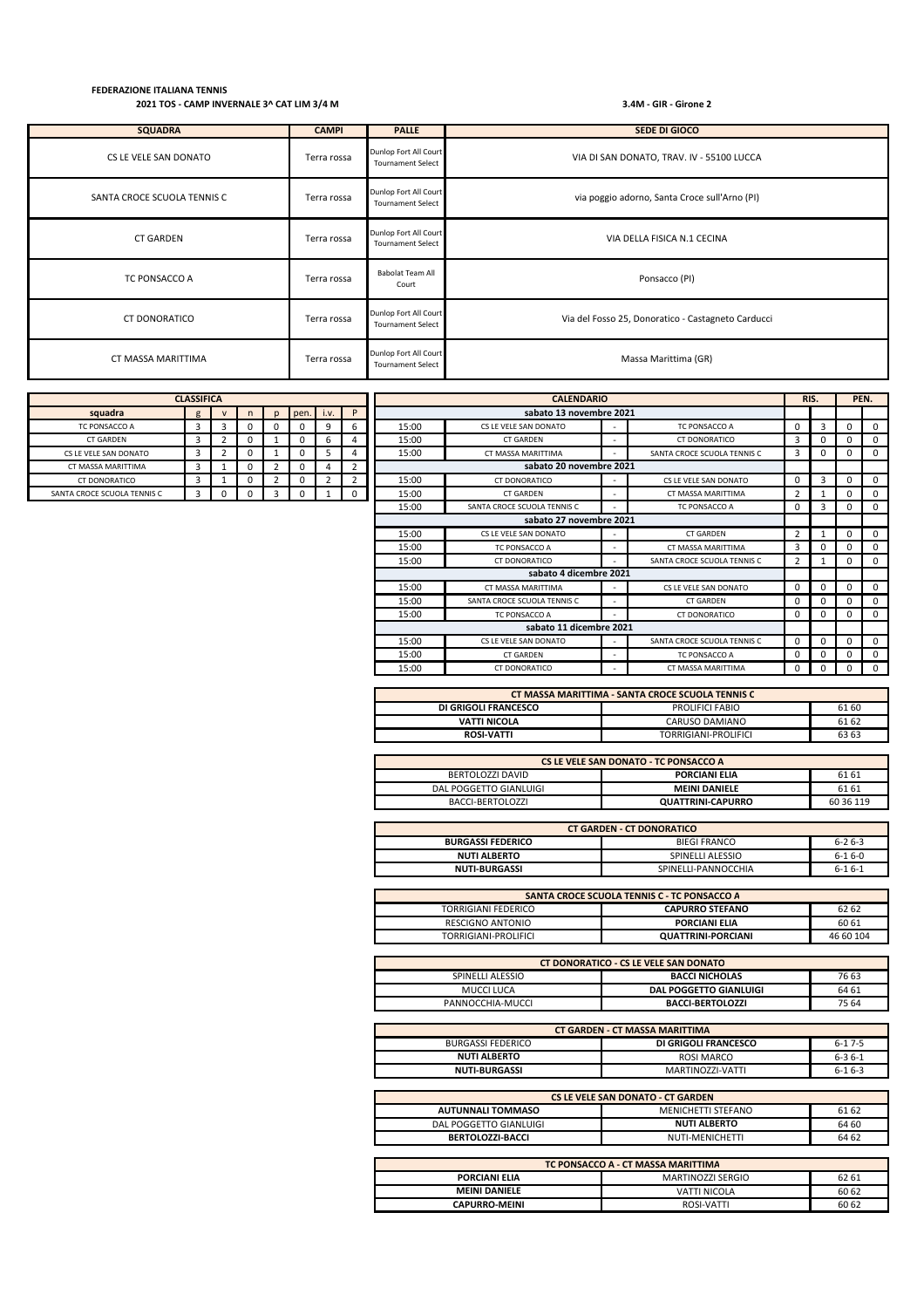| CT DONORATICO - SANTA CROCE SCUOLA TENNIS C |                             |       |  |  |  |  |
|---------------------------------------------|-----------------------------|-------|--|--|--|--|
| <b>SPINELLI ALESSIO</b>                     | PROLIFICI FABIO             | 64 63 |  |  |  |  |
| PANNOCCHIA ANDREA                           | CARUSO DAMIANO              | 63 64 |  |  |  |  |
| <b>GRANATIERO-SPINELLI</b>                  | <b>TORRIGIANI-PROLIFICI</b> | 62 61 |  |  |  |  |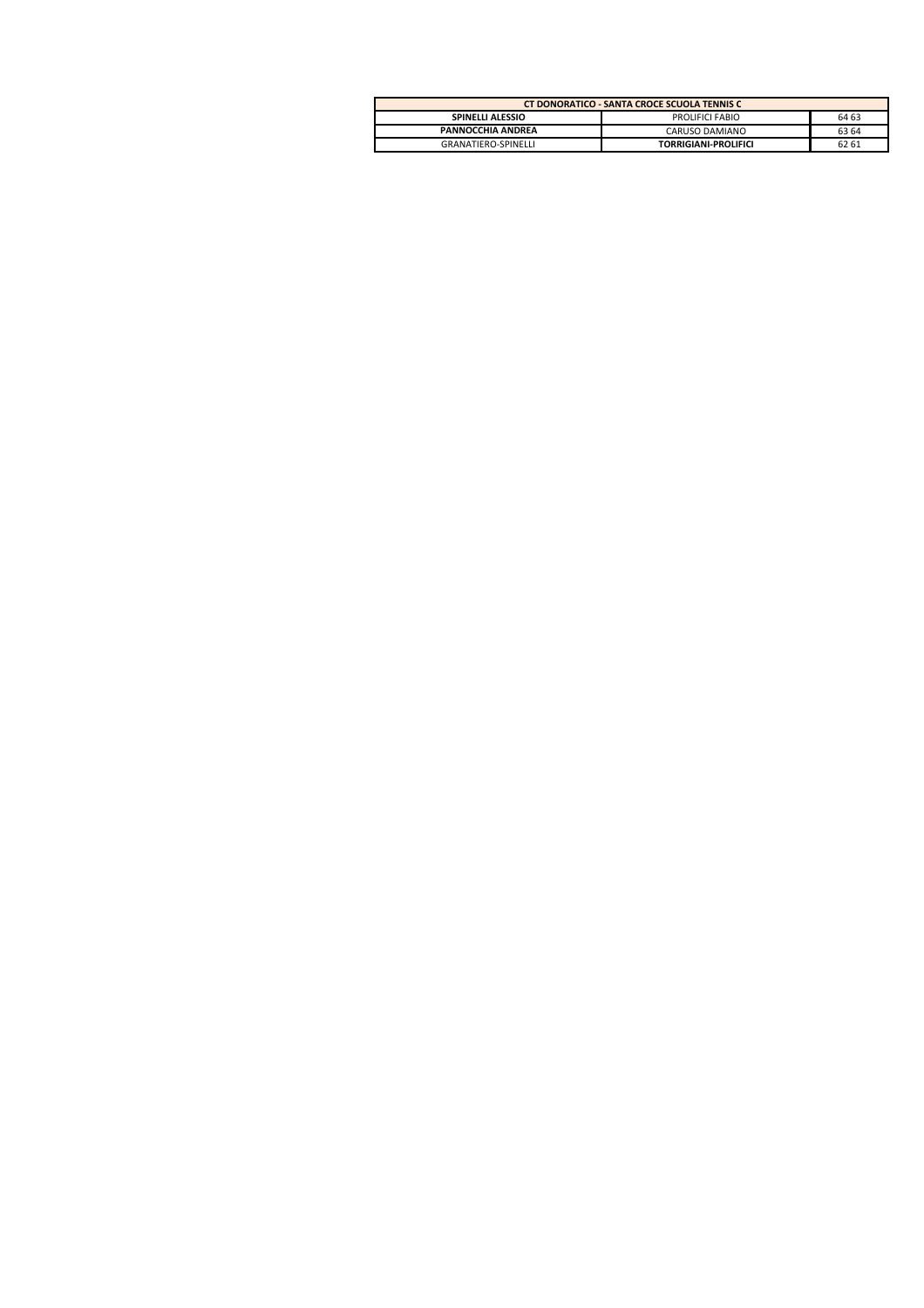| <b>SQUADRA</b>           | <b>CAMPI</b>   | <b>PALLE</b>                                      | <b>SEDE DI GIOCO</b>                                                     |
|--------------------------|----------------|---------------------------------------------------|--------------------------------------------------------------------------|
| <b>FIESOLE TENNIS</b>    | Terra rossa    | Dunlop Fort All Court<br><b>Tournament Select</b> | Via Vicinale Pian di Mugnone, snc, 50014 Fiesole FI Telefono: 055 541237 |
| GT SAN GIUSTO LE BAGNESE | Terra rossa    | Dunlop Fort All Court<br><b>Tournament Select</b> | Scandicci (FI)                                                           |
| VALLEVERDE               | Terra rossa    | Dunlop Fort Clay<br>Court                         | via del carota, Firenze (FI)                                             |
| <b>JTS FUCECCHIO</b>     | Mateco         | Dunlop Fort All Court<br><b>Tournament Select</b> | Fucecchio (FI)                                                           |
| CT CAMPI BISENZIO        | Erba sintetica | Dunlop Fort Clay<br>Court                         | Campi Bisenzio (FI)                                                      |

| <b>CLASSIFICA</b>        |   |              |   |              |      |      |                |       | <b>CALENDARIO</b>        |  |                          | RIS. |          |          | PEN.                    |
|--------------------------|---|--------------|---|--------------|------|------|----------------|-------|--------------------------|--|--------------------------|------|----------|----------|-------------------------|
| squadra                  | g | $\mathbf{V}$ | n | $\mathbf{D}$ | pen. | i.v. | P              |       | sabato 13 novembre 2021  |  |                          |      |          |          |                         |
| <b>JTS FUCECCHIO</b>     | 3 |              |   |              |      | 5.   | 4              | 15:00 | VALLEVERDE               |  | CT CAMPI BISENZIO        |      |          | 0        | $^{\circ}$              |
| CT CAMPI BISENZIO        | 3 |              |   |              | 0    | 5    | 4              | 15:00 | GT SAN GIUSTO LE BAGNESE |  | <b>JTS FUCECCHIO</b>     | 2    |          | 0        | $\mathbf 0$             |
| <b>FIESOLE TENNIS</b>    | 2 |              |   |              |      |      | $\overline{2}$ |       | sabato 20 novembre 2021  |  |                          |      |          |          |                         |
| GT SAN GIUSTO LE BAGNESE |   |              |   |              |      | 3    | $\overline{2}$ | 15:00 | CT CAMPI BISENZIO        |  | GT SAN GIUSTO LE BAGNESE | 2    |          | 0        | $\mathbf 0$             |
| VALLEVERDE               |   | 0            |   |              |      |      | 0              | 15:00 | <b>JTS FUCECCHIO</b>     |  | <b>FIESOLE TENNIS</b>    | 2    |          | 0        | $^{\circ}$              |
|                          |   |              |   |              |      |      |                |       | sabato 27 novembre 2021  |  |                          |      |          |          |                         |
|                          |   |              |   |              |      |      |                | 15:00 | <b>FIESOLE TENNIS</b>    |  | VALLEVERDE               | 3    | 0        | 0        | $\overline{\mathbf{0}}$ |
|                          |   |              |   |              |      |      |                | 15:00 | <b>JTS FUCECCHIO</b>     |  | CT CAMPI BISENZIO        | 2    |          | 0        | $^{\circ}$              |
|                          |   |              |   |              |      |      |                |       | sabato 4 dicembre 2021   |  |                          |      |          |          |                         |
|                          |   |              |   |              |      |      |                | 15:00 | CT CAMPI BISENZIO        |  | <b>FIESOLE TENNIS</b>    | 0    | $\Omega$ | $\Omega$ | $\Omega$                |
|                          |   |              |   |              |      |      |                | 15:00 | GT SAN GIUSTO LE BAGNESE |  | VALLEVERDE               | 0    | 0        | $\Omega$ | $^{\circ}$              |
|                          |   |              |   |              |      |      |                |       | sabato 11 dicembre 2021  |  |                          |      |          |          |                         |
|                          |   |              |   |              |      |      |                | 15:00 | <b>FIESOLE TENNIS</b>    |  | GT SAN GIUSTO LE BAGNESE | 0    | $\Omega$ | $\Omega$ | $\Omega$                |
|                          |   |              |   |              |      |      |                | 15:00 | VALLEVERDE               |  | <b>JTS FUCECCHIO</b>     | 0    |          |          | $\Omega$                |

| <b>VALLEVERDE - CT CAMPI BISENZIO</b> |                           |           |  |  |  |  |  |
|---------------------------------------|---------------------------|-----------|--|--|--|--|--|
| DIEGOLI ALESSIO                       | FERRUZZA ANDREA           | 64 64     |  |  |  |  |  |
| LUPI LORENZO                          | <b>PISTOLESI TOMMASO</b>  | 46 62 105 |  |  |  |  |  |
| DALLA VILLA-NADDI                     | <b>FERRUZZA-PISTOLESI</b> | 75 46 106 |  |  |  |  |  |

| <b>GT SAN GIUSTO LE BAGNESE - JTS FUCECCHIO</b> |                    |         |  |  |  |  |  |  |
|-------------------------------------------------|--------------------|---------|--|--|--|--|--|--|
| <b>TRIBOLI LUIGI</b>                            | NENCIONI MARCO     | 76 62   |  |  |  |  |  |  |
| GIUNTINI ANTONIO                                | <b>BANI MATTIA</b> | 63 64   |  |  |  |  |  |  |
| TRIBOLI-MATTIAZZO                               | CATALDI-BANI       | 10 RIT. |  |  |  |  |  |  |

| CT CAMPI BISENZIO - GT SAN GIUSTO LE BAGNESE |                      |            |  |  |  |  |  |  |
|----------------------------------------------|----------------------|------------|--|--|--|--|--|--|
| FERRUZZA ANDREA                              | <b>TRIBOLI LUIGI</b> | 36 63 10-8 |  |  |  |  |  |  |
| <b>PISTOLESI TOMMASO</b>                     | MATTIAZZO NICOLA     | 63 76(3)   |  |  |  |  |  |  |
| <b>FERRUZZA-PISTOLESI</b>                    | TAGLIAFERRI-GORI     | 63 76(3)   |  |  |  |  |  |  |

| <b>JTS FUCECCHIO - FIESOLE TENNIS</b> |                     |              |  |  |  |  |  |  |
|---------------------------------------|---------------------|--------------|--|--|--|--|--|--|
| <b>NENCIONI MARCO</b>                 | VANNONI FABIO       | $6 - 27 - 5$ |  |  |  |  |  |  |
| CATALDI GIANFRANCO                    | PALANDRI ALESSANDRO | $7-56-1$     |  |  |  |  |  |  |
| <b>CATALDI-NENCIONI</b>               | PALANDRI-ZOPPI      | 3-6 6-4 11-9 |  |  |  |  |  |  |

| <b>FIESOLE TENNIS - VALLEVERDE</b> |                                          |              |  |  |  |  |  |
|------------------------------------|------------------------------------------|--------------|--|--|--|--|--|
| PALANDRI ALESSANDRO                | DIEGOLI ALESSIO                          | 63 60        |  |  |  |  |  |
| <b>SANTORI GIANLUCA</b>            | DALLA VILLA GIACOMO                      | 62 63        |  |  |  |  |  |
| <b>GIUSTINI-BARDINE</b>            | DIEGOLI-LUPI                             | 16 63 10-7   |  |  |  |  |  |
|                                    |                                          |              |  |  |  |  |  |
|                                    | <b>JTS FUCECCHIO - CT CAMPI BISENZIO</b> |              |  |  |  |  |  |
| <b>NENCIONI MARCO</b>              | <b>MELLONI ROBERTO</b>                   | 6-14-610-7   |  |  |  |  |  |
| CATALDI GIANFRANCO                 | <b>PISTOLESI TOMMASO</b>                 | 4-6 6-2 11-9 |  |  |  |  |  |

**BANI-NENCIONI** PISTOLESI-MELLONI 6-4 6-2

| <b>CLASSIFICA</b>        |   |   |          |  |      |      |   |  |  |  |
|--------------------------|---|---|----------|--|------|------|---|--|--|--|
| squadra                  | g | v | n        |  | pen. | i.v. | P |  |  |  |
| <b>JTS FUCECCHIO</b>     | 3 |   |          |  |      |      |   |  |  |  |
| CT CAMPI BISENZIO        | 3 |   | O        |  | O    | כ    |   |  |  |  |
| <b>FIESOLE TENNIS</b>    |   |   | O        |  | 0    |      |   |  |  |  |
| GT SAN GIUSTO LE BAGNESE |   |   | $^{(1)}$ |  | O    | 3    |   |  |  |  |
| VALLEVERDE               |   |   |          |  |      |      |   |  |  |  |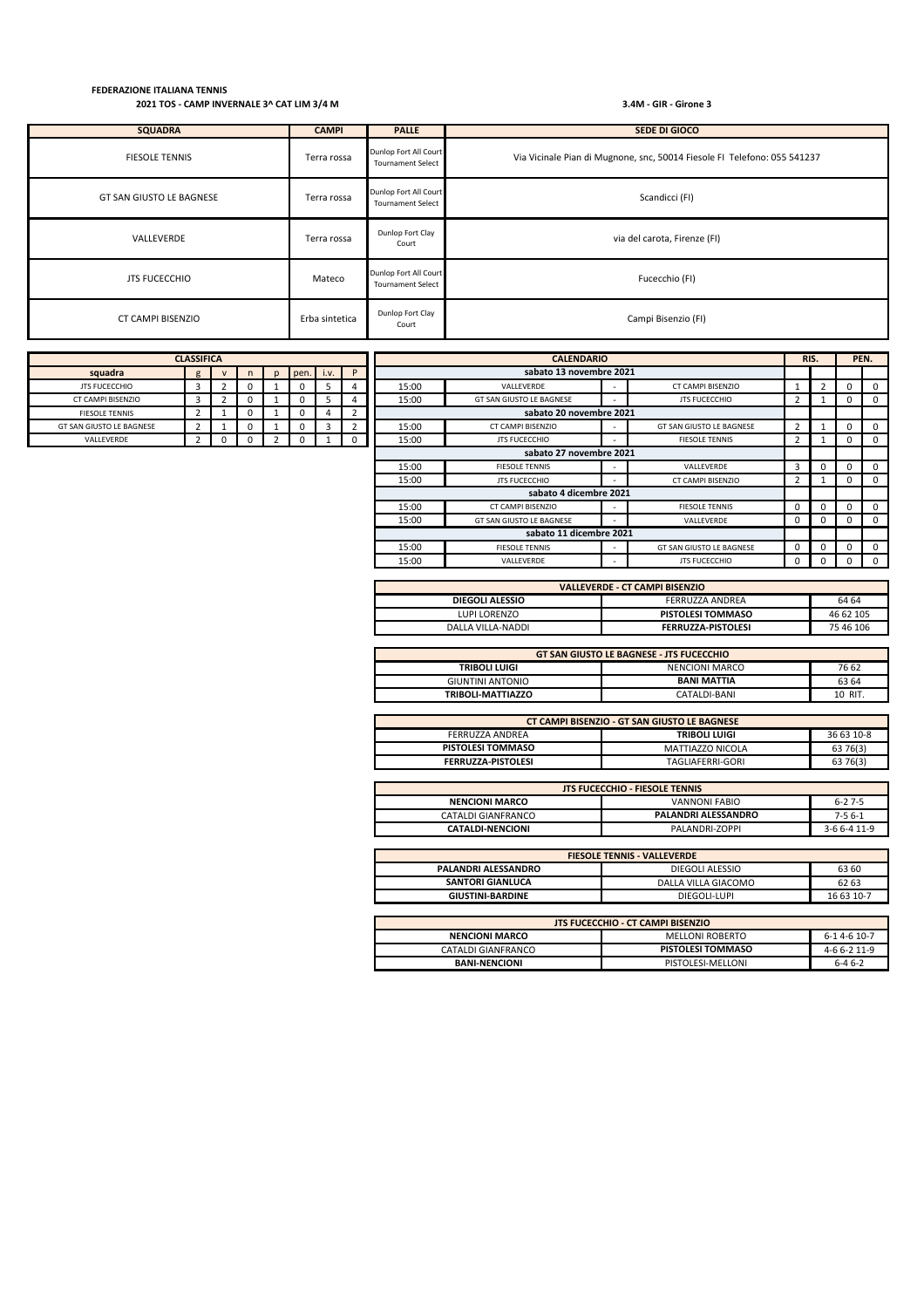| <b>SQUADRA</b>              | <b>CAMPI</b> | <b>PALLE</b>                                      | <b>SEDE DI GIOCO</b>                            |
|-----------------------------|--------------|---------------------------------------------------|-------------------------------------------------|
| <b>TC GARFAGNANA</b>        | Terra rossa  | Dunlop Fort All Court<br><b>Tournament Select</b> | Castelnuovo di Garfagnana (LU)                  |
| <b>CT LUCCA</b>             | Terra rossa  | Dunlop Fort All Court<br><b>Tournament Select</b> | VIA DEL CIMITERO XXIII 770 - VICOPELAGO (LUCCA) |
| TC PONSACCO B               | Terra rossa  | Dunlop Fort Clay<br>Court                         | Ponsacco (PI)                                   |
| SANTA CROCE SCUOLA TENNIS A | Terra rossa  | Dunlop Fort All Court<br><b>Tournament Select</b> | via poggio adorno, Santa Croce sull'Arno (PI)   |
| <b>TC VILLAFRANCA</b>       | Terra rossa  | Dunlop Fort All Court<br><b>Tournament Select</b> | Villafranca in Lunigiana (MS)                   |

|                             | <b>CLASSIFICA</b> |              |   |   |            |      |            |       | <b>CALENDARIO</b>           |                          |                             | RIS.        |              | PEN.                    |
|-----------------------------|-------------------|--------------|---|---|------------|------|------------|-------|-----------------------------|--------------------------|-----------------------------|-------------|--------------|-------------------------|
| squadra                     | g                 | $\mathsf{V}$ | n | n | pen.       | i.v. | P          |       | sabato 13 novembre 2021     |                          |                             |             |              |                         |
| <b>TC GARFAGNANA</b>        | 2                 |              |   | U | 0          | b    |            | 15:00 | TC PONSACCO B               | $\overline{\phantom{a}}$ | <b>TC VILLAFRANCA</b>       | 2           | 0            | $\overline{0}$          |
| <b>TC VILLAFRANCA</b>       | 3                 |              |   |   | $^{\circ}$ |      |            | 15:00 | <b>CT LUCCA</b>             | $\overline{\phantom{a}}$ | SANTA CROCE SCUOLA TENNIS A | 2           | $\mathbf{0}$ | $\overline{0}$          |
| <b>CT LUCCA</b>             |                   |              |   |   | 0          |      |            |       | sabato 20 novembre 2021     |                          |                             |             |              |                         |
| TC PONSACCO B               |                   |              |   |   | 0          |      |            | 15:00 | <b>TC VILLAFRANCA</b>       | $\overline{\phantom{a}}$ | CT LUCCA                    |             | $\mathbf 0$  | $\overline{\mathbf{0}}$ |
| SANTA CROCE SCUOLA TENNIS A | 3 <sup>1</sup>    | 0            |   | 3 | 0          |      | $^{\circ}$ | 15:00 | SANTA CROCE SCUOLA TENNIS A | $\overline{\phantom{a}}$ | <b>TC GARFAGNANA</b>        | 0           | $\mathbf{0}$ | $\overline{0}$          |
|                             |                   |              |   |   |            |      |            |       | sabato 27 novembre 2021     |                          |                             |             |              |                         |
|                             |                   |              |   |   |            |      |            | 15:00 | <b>TC GARFAGNANA</b>        | $\overline{\phantom{a}}$ | TC PONSACCO B               | 3           | $\mathbf 0$  | $\overline{\mathbf{0}}$ |
|                             |                   |              |   |   |            |      |            | 15:00 | SANTA CROCE SCUOLA TENNIS A | $\overline{\phantom{a}}$ | <b>TC VILLAFRANCA</b>       |             | 0            | $\overline{0}$          |
|                             |                   |              |   |   |            |      |            |       | sabato 4 dicembre 2021      |                          |                             |             |              |                         |
|                             |                   |              |   |   |            |      |            | 15:00 | <b>TC VILLAFRANCA</b>       | $\overline{\phantom{a}}$ | <b>TC GARFAGNANA</b>        | $\mathbf 0$ | $\mathbf{0}$ | $\overline{0}$          |
|                             |                   |              |   |   |            |      |            | 15:00 | <b>CT LUCCA</b>             | $\overline{\phantom{0}}$ | TC PONSACCO B               | 0           | $\mathbf{0}$ | $\overline{0}$          |
|                             |                   |              |   |   |            |      |            |       | sabato 11 dicembre 2021     |                          |                             |             |              |                         |
|                             |                   |              |   |   |            |      |            | 15:00 | <b>TC GARFAGNANA</b>        | $\overline{\phantom{a}}$ | <b>CT LUCCA</b>             | $\Omega$    | $\Omega$     | $\Omega$                |
|                             |                   |              |   |   |            |      |            | 15:00 | TC PONSACCO B               | $\overline{\phantom{a}}$ | SANTA CROCE SCUOLA TENNIS A | $\Omega$    | 0            | $\Omega$                |

| TC PONSACCO B - TC VILLAFRANCA |                       |            |  |  |  |  |  |  |
|--------------------------------|-----------------------|------------|--|--|--|--|--|--|
| <b>SPADONI FRANCESCO</b>       | VANNUCCI FEDERICO     | 64 46 108  |  |  |  |  |  |  |
| <b>GASPERINI ANDREA</b>        | <b>TAMAGNA MATTEO</b> | 61 06 1113 |  |  |  |  |  |  |
| <b>TINAGLI-BRINI</b>           | BRAGONI-TAMAGNA       | 64 67 108  |  |  |  |  |  |  |

| <b>CT LUCCA - SANTA CROCE SCUOLA TENNIS A</b> |                         |       |  |  |  |  |  |  |
|-----------------------------------------------|-------------------------|-------|--|--|--|--|--|--|
| TOMMASI ALESSANDRO                            | <b>CARFAGNA TOMMASO</b> | 62 64 |  |  |  |  |  |  |
| <b>TUCCI MARCO</b>                            | TESTAI BRANDO           | 63 61 |  |  |  |  |  |  |
| <b>TUCCI-MENNUCCI</b>                         | CARFAGNA-MEUCCL         | 60 64 |  |  |  |  |  |  |

| TC VILLAFRANCA - CT LUCCA |                       |       |  |  |  |
|---------------------------|-----------------------|-------|--|--|--|
| <b>VANNUCCI FEDERICO</b>  | 62 61                 |       |  |  |  |
| <b>BRAGONI SIMONE</b>     | MENNUCCI NICOLA       | 75 62 |  |  |  |
| VANNUCCI-ZAPPELLINI       | <b>TOMMASI-FICINI</b> | 62 61 |  |  |  |

| SANTA CROCE SCUOLA TENNIS A - TC GARFAGNANA        |                           |       |  |  |  |  |  |
|----------------------------------------------------|---------------------------|-------|--|--|--|--|--|
| 76 62<br>CARFAGNA TOMMASO<br><b>BIAGIONI FABIO</b> |                           |       |  |  |  |  |  |
| <b>MEUCCI MANUELE</b>                              | <b>BONALDI ALESSANDRO</b> | 60 60 |  |  |  |  |  |
| CARFAGNA-TESTAI                                    | <b>BONALDI-DEL VASO</b>   | 60 61 |  |  |  |  |  |

| TC GARFAGNANA - TC PONSACCO B                    |                                           |       |  |  |  |
|--------------------------------------------------|-------------------------------------------|-------|--|--|--|
| <b>BIAGIONI FABIO</b>                            | <b>GASPERINI ANDREA</b>                   | 60 61 |  |  |  |
| <b>BONALDI ALESSANDRO</b>                        | MARTELLACCI MATTEO                        | 61 62 |  |  |  |
| GASPERINI-MARTELLACCI<br><b>DEL VASO-BONALDI</b> |                                           | 76 62 |  |  |  |
|                                                  |                                           |       |  |  |  |
|                                                  | CANTA CROCE CCUOLA TENNIC A TCAULLAERANCA |       |  |  |  |

| SANTA CROCE SCUOLA TENNIS A - TC VILLAFRANCA |                          |           |  |  |  |  |  |
|----------------------------------------------|--------------------------|-----------|--|--|--|--|--|
| CARFAGNA TOMMASO                             | <b>VANNUCCI FEDERICO</b> | 75 67 105 |  |  |  |  |  |
| TESTAI BRANDO                                | <b>TAMAGNA MATTEO</b>    | 61 62     |  |  |  |  |  |
| <b>CARFAGNA-MEUCCL</b>                       | BRAGONI-TAMAGNA          | 26 RIT.   |  |  |  |  |  |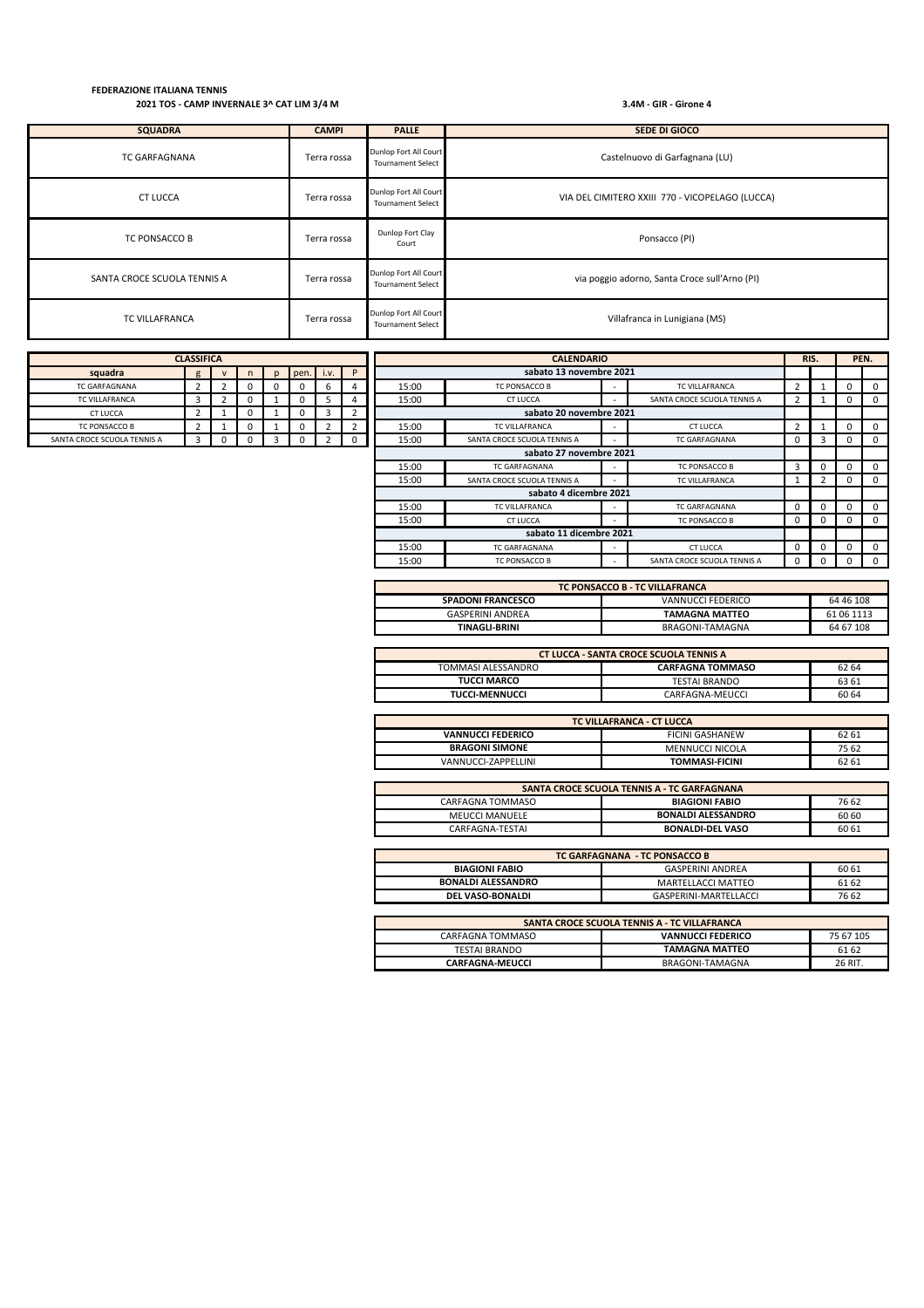| <b>SQUADRA</b>                  | <b>CAMPI</b>                   | <b>PALLE</b>                                      | SEDE DI GIOCO              |  |  |  |  |  |
|---------------------------------|--------------------------------|---------------------------------------------------|----------------------------|--|--|--|--|--|
| TENNIS COSTA AZZURRA            | Terra rossa                    | Dunlop Fort All Court<br><b>Tournament Select</b> | Prato (PO)                 |  |  |  |  |  |
| POGGETTO                        | Sintetico - Play-it            | <b>Babolat Team</b>                               | Firenze (FI)               |  |  |  |  |  |
| <b>CC TENNIS IL GORINELLO B</b> | Terra rossa                    | Dunlop Fort All Court<br><b>Tournament Select</b> | Campi Bisenzio (FI)        |  |  |  |  |  |
| TENNISTICA PRATESE A            | Sintetico - Altri<br>materiali | Babolat Team All<br>Court                         | via roma, Prato 59100 (PO) |  |  |  |  |  |
| POL PINETINA                    | Terra rossa                    | Dunlop Fort All Court<br><b>Tournament Select</b> | Ponte Buggianese (PT)      |  |  |  |  |  |

|                          | <b>CLASSIFICA</b> |              |   |      |      |                | RIS.<br><b>CALENDARIO</b>                     |                             |             |                             |             | PEN.     |   |             |
|--------------------------|-------------------|--------------|---|------|------|----------------|-----------------------------------------------|-----------------------------|-------------|-----------------------------|-------------|----------|---|-------------|
| squadra                  | g                 | $\mathsf{V}$ | D | pen. | i.v. | P              |                                               | sabato 13 novembre 2021     |             |                             |             |          |   |             |
| TENNISTICA PRATESE A     | 3                 |              |   |      | b    | 4              | 15:00                                         | CC TENNIS IL GORINELLO B    |             | POL PINETINA                | 2           |          | 0 | $\Omega$    |
| CC TENNIS IL GORINELLO B | $\mathbf{2}$      |              | υ | U    |      | 4              | 15:00                                         | POGGETTO                    |             | <b>TENNISTICA PRATESE A</b> | $\mathbf 0$ |          | 0 | $^{\circ}$  |
| POL PINETINA             | 3                 |              |   | 0    | 4    | $\overline{2}$ |                                               | sabato 20 novembre 2021     |             |                             |             |          |   |             |
| TENNIS COSTA AZZURRA     | $\mathbf{2}$      |              |   | 0    | 3    | $\overline{2}$ | 15:00                                         | POL PINETINA                |             | POGGETTO                    | 2           |          | 0 | $\mathbf 0$ |
| POGGETTO                 |                   | 0            |   |      |      | 0              | 15:00                                         | <b>TENNISTICA PRATESE A</b> |             | TENNIS COSTA AZZURRA        |             |          | 0 | $^{\circ}$  |
|                          |                   |              |   |      |      |                |                                               | sabato 27 novembre 2021     |             |                             |             |          |   |             |
|                          |                   |              |   |      |      |                | 15:00                                         | TENNIS COSTA AZZURRA        |             | CC TENNIS IL GORINELLO B    |             |          | 0 | $\Omega$    |
|                          |                   |              |   |      |      |                | 15:00                                         | <b>TENNISTICA PRATESE A</b> |             | POL PINETINA                | 2           |          | 0 | $\Omega$    |
|                          |                   |              |   |      |      |                |                                               | sabato 4 dicembre 2021      |             |                             |             |          |   |             |
|                          |                   |              |   |      |      |                | 15:00                                         | POL PINETINA                |             | TENNIS COSTA AZZURRA        | $\mathbf 0$ |          | 0 | $\mathbf 0$ |
|                          |                   |              |   |      |      |                | 15:00<br>CC TENNIS IL GORINELLO B<br>POGGETTO |                             | 0           | $\Omega$                    | 0           | $\Omega$ |   |             |
|                          |                   |              |   |      |      |                | sabato 11 dicembre 2021                       |                             |             |                             |             |          |   |             |
|                          |                   |              |   |      |      |                | 15:00<br>TENNIS COSTA AZZURRA<br>POGGETTO     |                             | $\mathbf 0$ | 0                           | 0           |          |   |             |
|                          |                   |              |   |      |      |                | 15:00                                         | CC TENNIS IL GORINELLO B    |             | <b>TENNISTICA PRATESE A</b> | $\Omega$    | 0        | 0 | $\Omega$    |

| <b>CC TENNIS IL GORINELLO B - POL PINETINA</b>   |                     |            |  |  |  |  |  |
|--------------------------------------------------|---------------------|------------|--|--|--|--|--|
| 76 60<br>BINDI MATTEO<br><b>MAURIZI EMANUELE</b> |                     |            |  |  |  |  |  |
| <b>CATI' ANTONINO</b>                            | BERSANETTI FAUSTO   | 75 63      |  |  |  |  |  |
| CREMASCO-FIASCHI                                 | <b>CORTESI-GORI</b> | 60 46 10-8 |  |  |  |  |  |

| <b>POGGETTO - TENNISTICA PRATESE A</b> |                           |       |  |  |  |  |
|----------------------------------------|---------------------------|-------|--|--|--|--|
| BASSO ANDREA                           | <b>BIGAGLI NICCOLO'</b>   | 64 63 |  |  |  |  |
| DE LAZZER TOMMASO                      | <b>VAROCCHI ALBERTO</b>   | 64 64 |  |  |  |  |
| CHIARUGI-PIZZO                         | <b>INNOCENTI'-BIGAGLI</b> | 63 63 |  |  |  |  |

| TENNISTICA PRATESE A - TENNIS COSTA AZZURRA |                          |           |  |  |  |  |
|---------------------------------------------|--------------------------|-----------|--|--|--|--|
| <b>INNOCENTI' NICCOLO</b>                   | LASTRUCCI MAURIZIO       | 64 60     |  |  |  |  |
| BIGAGLI NICCOLO'                            | <b>CIABATTI ANDREA</b>   | 62 46 106 |  |  |  |  |
| BIGAGLI-INNOCENTI'                          | <b>FIESOLI-MAZZARONE</b> | 64 64     |  |  |  |  |

| <b>POL PINETINA - POGGETTO</b> |                          |          |  |  |  |
|--------------------------------|--------------------------|----------|--|--|--|
| <b>BERSANETTI FAUSTO</b>       | DE LAZZER TOMMASO        | 62 36 76 |  |  |  |
| GORI MARCO                     | <b>CHIARUGI VINCENZO</b> | 64 46 76 |  |  |  |
| <b>CORTESI-CARMINATI</b>       | MALTAGLIATI-GIUSTINI     | 64 63    |  |  |  |

| <b>TENNISTICA PRATESE A - POL PINETINA</b>             |                         |            |  |  |  |  |  |
|--------------------------------------------------------|-------------------------|------------|--|--|--|--|--|
| <b>INNOCENTI' NICCOLO</b>                              | 63 60                   |            |  |  |  |  |  |
| VAROCCHI ALBERTO                                       | <b>CORTESI GIULIO</b>   | 75 26 106  |  |  |  |  |  |
| <b>INNOCENTI'-LANZINI</b><br><b>GORI-CORTESI</b>       |                         |            |  |  |  |  |  |
|                                                        |                         |            |  |  |  |  |  |
| TENNIS COSTA AZZURRA - CC TENNIS IL GORINELLO B        |                         |            |  |  |  |  |  |
| LASTRUCCI MAURIZIO                                     | <b>MAURIZI EMANUELE</b> | 64 30 RIT. |  |  |  |  |  |
| <b>FEDI LORENZO</b><br><b>FIASCHI STEFANO</b><br>64 61 |                         |            |  |  |  |  |  |

FEDI-CAPO **CATI'-MAURIZI** 76 36 105

| <b>CLASSIFICA</b>           |   |   |   |  |      |      |  |  |  |  |  |
|-----------------------------|---|---|---|--|------|------|--|--|--|--|--|
| squadra                     | g | v | n |  | pen. | 1.9. |  |  |  |  |  |
| <b>TENNISTICA PRATESE A</b> | 3 |   | O |  | u    | ь    |  |  |  |  |  |
| CC TENNIS IL GORINELLO B    |   |   |   |  |      |      |  |  |  |  |  |
| POL PINETINA                | ੨ |   | O |  | U    |      |  |  |  |  |  |
| TENNIS COSTA AZZURRA        |   |   | 0 |  |      | 3    |  |  |  |  |  |
| POGGETTO                    |   |   |   |  |      |      |  |  |  |  |  |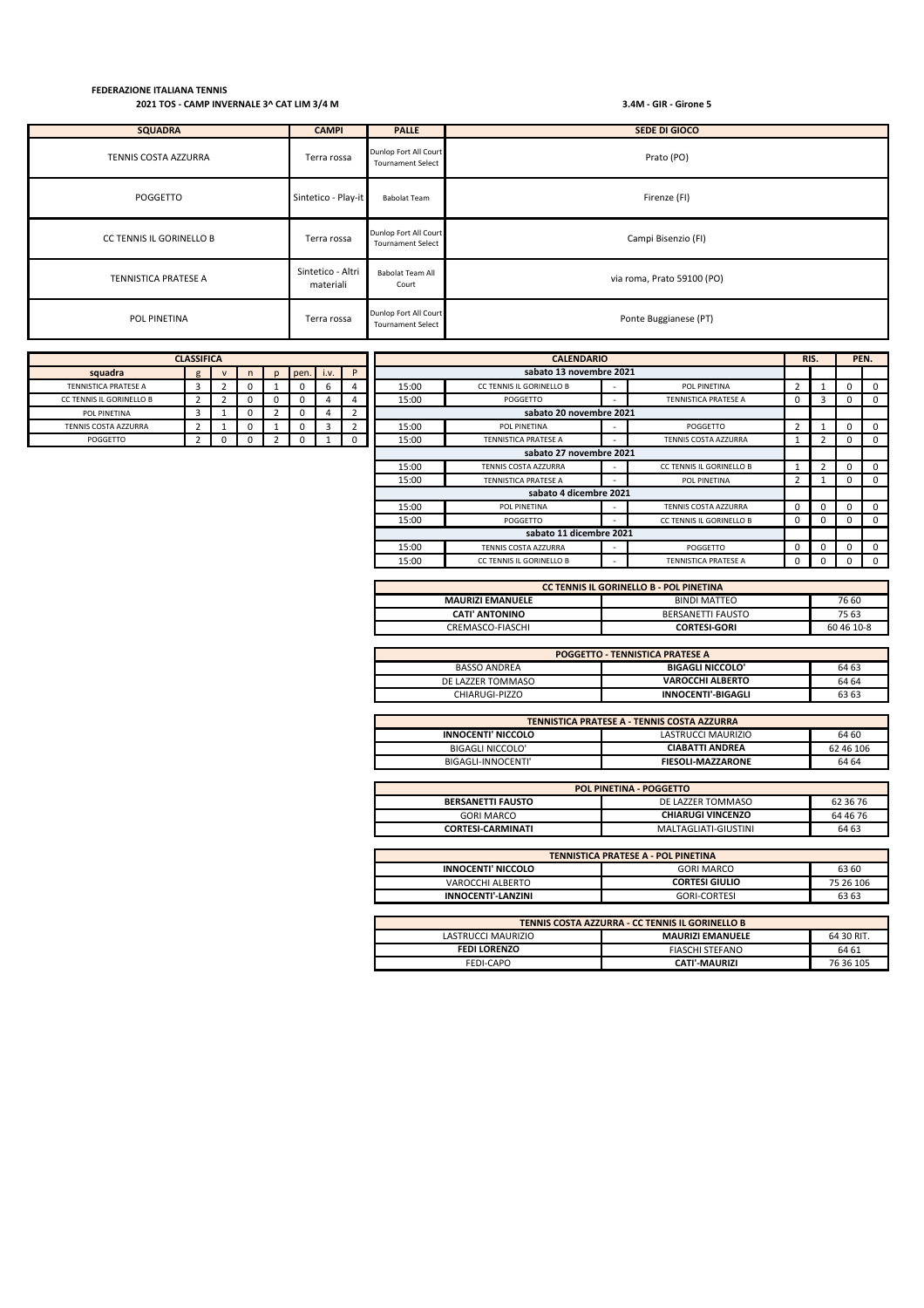AMICI DELLA CONCORDIA Terra rossa Dunlop Fort All Court Dunlop Fort All Court<br>Tournament Select Calenzano (FI) US CAMPALDINO Terra rossa Dunlop Fort All Court Court Court Court All Court Dunlop Fort All Court Juniop Fort All Court<br>Tournament Select Poppi (AR) ALBOR GRASSINA Terra rossa Dunlop Fort All Court All Court All Court All Court All Court All Court All Court A<br>Tournament Select Via San Michele a Tegolaia, 1 POL FIRENZE OVEST TERRA TERRA Dunlop Fort All Court Dunlop Fort All Court<br>Tournament Select Firenze (FI) AT SUBBIANO Terra rossa Dunlop Fort All Court AT SUBBIANO Dunlop Fort All Court<br>Tournament Select Subbiano (AR) **SQUADRA CAMPI PALLE SEDE DI GIOCO**

| <b>CLASSIFICA</b>     |                |             |  |              |      | <b>CALENDARIO</b> |             |       |                         | RIS. |                       | PEN.        |          |   |             |
|-----------------------|----------------|-------------|--|--------------|------|-------------------|-------------|-------|-------------------------|------|-----------------------|-------------|----------|---|-------------|
| squadra               | g              | $\mathbf v$ |  | $\mathsf{D}$ | pen. | i.v.              | P           |       | sabato 13 novembre 2021 |      |                       |             |          |   |             |
| ALBOR GRASSINA        | 3              | 3           |  | 0            |      |                   | 6           | 15:00 | US CAMPALDINO           |      | AMICI DELLA CONCORDIA | 2           |          | 0 | $\Omega$    |
| US CAMPALDINO         | 2              |             |  | 0            | υ    |                   | 4           | 15:00 | AT SUBBIANO             |      | ALBOR GRASSINA        | ш.          |          | 0 | $^{\circ}$  |
| AMICI DELLA CONCORDIA | 3              |             |  |              |      | 4                 | 2           |       | sabato 20 novembre 2021 |      |                       |             |          |   |             |
| POL FIRENZE OVEST     | $\overline{2}$ | $\Omega$    |  |              |      |                   | $\mathbf 0$ | 15:00 | AMICI DELLA CONCORDIA   |      | AT SUBBIANO           | 3           | 0        | 0 | $\mathbf 0$ |
| AT SUBBIANO           |                | $\Omega$    |  |              |      |                   | 0           | 15:00 | <b>ALBOR GRASSINA</b>   |      | POL FIRENZE OVEST     | 2           |          | 0 | $\Omega$    |
|                       |                |             |  |              |      |                   |             |       | sabato 27 novembre 2021 |      |                       |             |          |   |             |
|                       |                |             |  |              |      |                   |             | 15:00 | POL FIRENZE OVEST       |      | US CAMPALDINO         |             |          | 0 | $\mathbf 0$ |
|                       |                |             |  |              |      |                   |             | 15:00 | <b>ALBOR GRASSINA</b>   |      | AMICI DELLA CONCORDIA | 3           | 0        | 0 | $\Omega$    |
|                       |                |             |  |              |      |                   |             |       | sabato 4 dicembre 2021  |      |                       |             |          |   |             |
|                       |                |             |  |              |      |                   |             | 15:00 | AMICI DELLA CONCORDIA   |      | POL FIRENZE OVEST     | $\mathbf 0$ | 0        | 0 | $^{\circ}$  |
|                       |                |             |  |              |      |                   |             | 15:00 | AT SUBBIANO             |      | US CAMPALDINO         | $\Omega$    | $\Omega$ | 0 | $\Omega$    |
|                       |                |             |  |              |      |                   |             |       | sabato 11 dicembre 2021 |      |                       |             |          |   |             |
|                       |                |             |  |              |      |                   |             | 15:00 | POL FIRENZE OVEST       |      | AT SUBBIANO           | $\mathbf 0$ | 0        | 0 |             |
|                       |                |             |  |              |      |                   |             | 15:00 | US CAMPALDINO           |      | ALBOR GRASSINA        | $\Omega$    | 0        | 0 |             |

| AT SUBBIANO - ALBOR GRASSINA |                          |       |  |  |  |  |
|------------------------------|--------------------------|-------|--|--|--|--|
| MARZI MASSIMO                | <b>MATTOCCI GIUSEPPE</b> | 63 64 |  |  |  |  |
| <b>GAGLIARDI GILBERTO</b>    | ASSOGNA ROBERTO          | 64 62 |  |  |  |  |
| GAGLIARDI-GAGLIARDI          | PARADISI-MATTOCCI        | 63 62 |  |  |  |  |

| US CAMPALDINO - AMICI DELLA CONCORDIA |                         |           |  |  |  |  |
|---------------------------------------|-------------------------|-----------|--|--|--|--|
| SORI FEDERICO                         | <b>COLZI TOMMASO</b>    | 46 62 119 |  |  |  |  |
| <b>CERINI PIERANTONIO</b>             | <b>BUCELLI LEONARDO</b> | 36 60 106 |  |  |  |  |
| SORI-MARTONE                          | LANZA-POLI              | 46 62 105 |  |  |  |  |

| AMICI DELLA CONCORDIA - AT SUBBIANO |                     |              |  |  |  |  |  |
|-------------------------------------|---------------------|--------------|--|--|--|--|--|
| <b>LANZA ANDREA</b>                 | MARZI MASSIMO       | $6 - 26 - 1$ |  |  |  |  |  |
| <b>BUCELLI LEONARDO</b>             | GAGLIARDI GILBERTO  | $6-33-610-7$ |  |  |  |  |  |
| LANZA-COLZI                         | GAGLIARDI-BANCHETTI | $6 - 36 - 3$ |  |  |  |  |  |

| ALBOR GRASSINA - POL FIRENZE OVEST |                         |              |  |  |  |  |  |
|------------------------------------|-------------------------|--------------|--|--|--|--|--|
| TIRINNANZI GABRIELE                | <b>ROSSETTI TOMMASO</b> | $3-66-010-8$ |  |  |  |  |  |
| <b>PARADISI MASSIMO</b>            | CASARETTO MATTEO        | $6 - 26 - 1$ |  |  |  |  |  |
| ASSOGNA-PARADISI                   | BALLONI-ROSSETTI        | $6-06-4$     |  |  |  |  |  |

| POL FIRENZE OVEST - US CAMPALDINO      |                           |       |  |  |  |  |
|----------------------------------------|---------------------------|-------|--|--|--|--|
| <b>CASALE LEONARDO</b>                 | <b>SORI FEDERICO</b>      | 63 63 |  |  |  |  |
| CASARETTO MATTEO                       | <b>BARTOLOZZI MASSIMO</b> | 63 76 |  |  |  |  |
| <b>BALLONI-CASALE</b>                  | BARTOLOZZI-SORI           | 63 63 |  |  |  |  |
|                                        |                           |       |  |  |  |  |
| ALBOR GRASSINA - AMICI DELLA CONCORDIA |                           |       |  |  |  |  |
| TIRINNANZI GARRIELE                    | <b>DUCEULLEONAPDO</b>     | 6262  |  |  |  |  |

| <b>TIRINNANZI GABRIELE</b> | <b>BUCELLI LEONARDO</b> | $6 - 26 - 2$ |
|----------------------------|-------------------------|--------------|
| <b>PARADISI MASSIMO</b>    | <b>POLI GABRIELE</b>    | $6 - 26 - 1$ |
| PARADISI-ASSOGNA           | BUCELLI-POLI            | $6 - 46 - 4$ |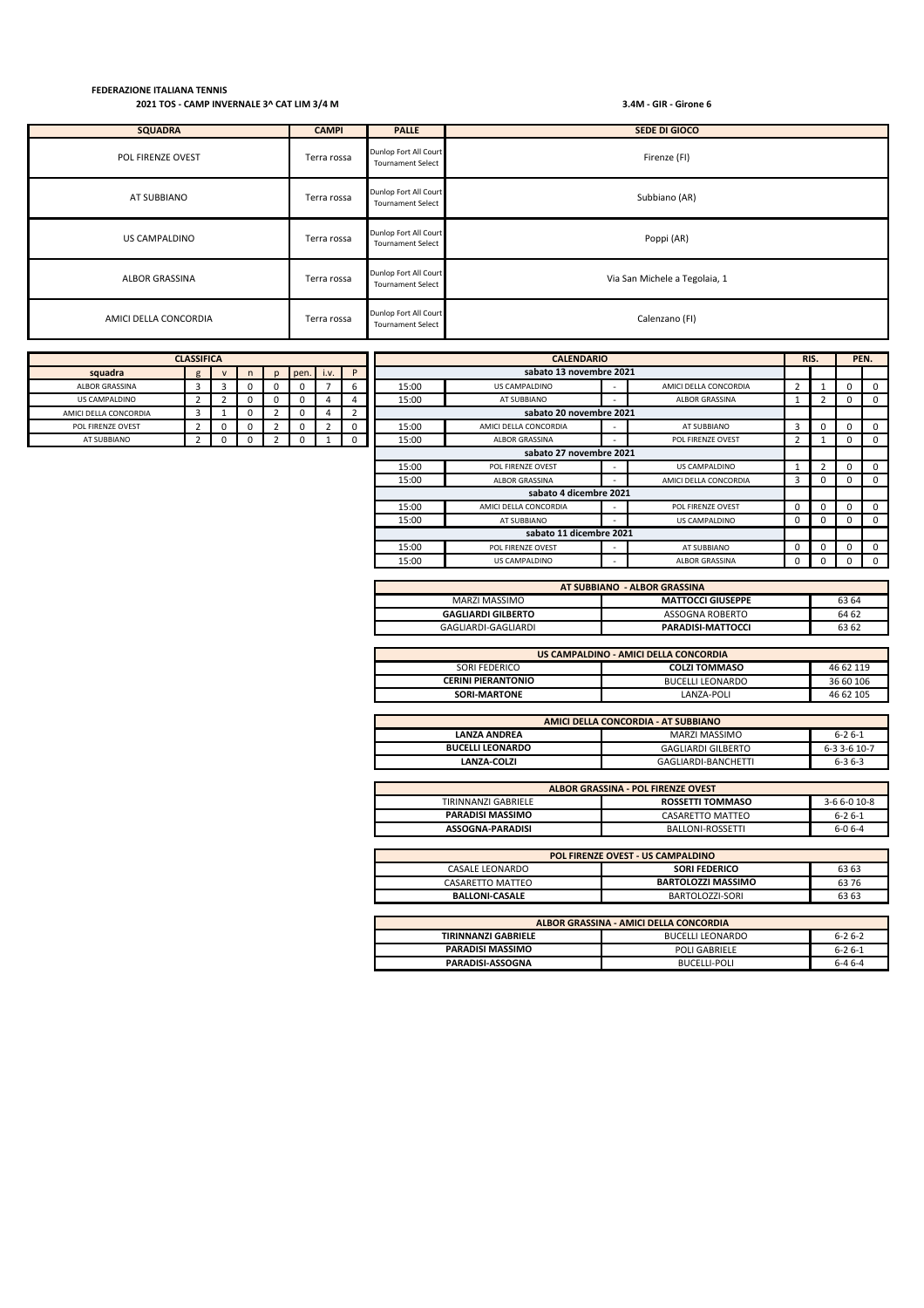CT LIBERTAS CAPRAIA Erba sintetica Babolat Team Capraia e Limite (FI) VALTIBERINA TENNIS & SPORTS Terra sintetica Dunlop Fort All Court All Court All Court Tournament Select VIA SARAGAT 8 SANSEPOLCRO LA FANTINA Terra rossa Babolat Team Montepulciano (SI) POL 2M Terra rossa Dunlop Fort All Court Court Court All Court Court Court Tournament Select Campi Bisenzio (FI) TENNIS SAN MARCO VECCHIO<br>Terra rossa Dunlop Fort All Court<br>Tournament Select vicolo san marco vecchio 11c firenze **SQUADRA CAMPI PALLE SEDE DI GIOCO**

| <b>CLASSIFICA</b>          |                |  |    |   |      | <b>CALENDARIO</b> |          |                         | RIS.                        |                          | PEN.                                   |                |   |  |                |
|----------------------------|----------------|--|----|---|------|-------------------|----------|-------------------------|-----------------------------|--------------------------|----------------------------------------|----------------|---|--|----------------|
| squadra                    | $\mathbf{g}$   |  | n. | D | pen. | i.v.              | P        |                         | sabato 13 novembre 2021     |                          |                                        |                |   |  |                |
| POL 2M                     | $\overline{2}$ |  | 0  |   |      | 6                 |          | 15:00                   | VALTIBERINA TENNIS & SPORTS |                          | CT LIBERTAS CAPRAIA                    | $\overline{2}$ |   |  | $\mathbf{0}$   |
| TENNIS SAN MARCO VECCHIO   | $\overline{2}$ |  | 0  |   |      | 5                 |          | 15:00                   | TENNIS SAN MARCO VECCHIO    |                          | LA FANTINA                             | 3              |   |  | $\mathbf{0}$   |
| ALTIBERINA TENNIS & SPORTS | 2              |  | U  |   |      | 2                 |          |                         | sabato 20 novembre 2021     |                          |                                        |                |   |  |                |
| LA FANTINA                 | 3              |  | 0  |   |      | $\overline{2}$    |          | 15:00                   | CT LIBERTAS CAPRAIA         | $\sim$                   | TENNIS SAN MARCO VECCHIO               |                |   |  | $\mathbf{0}$   |
| CT LIBERTAS CAPRAIA        | 3              |  | 0  |   |      | 3                 | $\Omega$ | 15:00                   | LA FANTINA                  |                          | POL 2M                                 | 0              | 3 |  | $\overline{0}$ |
| sabato 27 novembre 2021    |                |  |    |   |      |                   |          |                         |                             |                          |                                        |                |   |  |                |
|                            |                |  |    |   |      |                   |          | 15:00                   | POL 2M                      | $\overline{\phantom{a}}$ | <b>VALTIBERINA TENNIS &amp; SPORTS</b> | 3              |   |  | $\Omega$       |
|                            |                |  |    |   |      |                   |          | 15:00                   | LA FANTINA                  |                          | CT LIBERTAS CAPRAIA                    | 2              |   |  | $\overline{0}$ |
|                            |                |  |    |   |      |                   |          |                         | sabato 4 dicembre 2021      |                          |                                        |                |   |  |                |
|                            |                |  |    |   |      |                   |          | 15:00                   | CT LIBERTAS CAPRAIA         | $\overline{\phantom{0}}$ | POL 2M                                 | $\mathbf 0$    |   |  | $\Omega$       |
|                            |                |  |    |   |      |                   |          | 15:00                   | TENNIS SAN MARCO VECCHIO    |                          | <b>VALTIBERINA TENNIS &amp; SPORTS</b> | $\mathbf 0$    |   |  | $\mathbf{0}$   |
|                            |                |  |    |   |      |                   |          | sabato 11 dicembre 2021 |                             |                          |                                        |                |   |  |                |
|                            |                |  |    |   |      |                   |          | 15:00                   | POL 2M                      | $\overline{\phantom{a}}$ | TENNIS SAN MARCO VECCHIO               | $\mathbf 0$    |   |  | $\Omega$       |
|                            |                |  |    |   |      |                   |          | 15:00                   | VALTIBERINA TENNIS & SPORTS |                          | LA FANTINA                             | 0              |   |  | $\Omega$       |

| TENNIS SAN MARCO VECCHIO - LA FANTINA |                          |       |  |  |  |  |
|---------------------------------------|--------------------------|-------|--|--|--|--|
| <b>BRIGANTI LEONARDO</b>              | <b>BELLINI UGO</b>       | 60 62 |  |  |  |  |
| <b>FORNI FILIPPO</b>                  | DI NATALE TOMMASO        | 61 62 |  |  |  |  |
| <b>COSTANTINI-MANCINI</b>             | <b>BELLINI-DI NATALE</b> | 64 63 |  |  |  |  |
|                                       |                          |       |  |  |  |  |

| <b>VALTIBERINA TENNIS &amp; SPORTS - CT LIBERTAS CAPRAIA</b> |                         |              |  |  |  |  |
|--------------------------------------------------------------|-------------------------|--------------|--|--|--|--|
| MARINANGELI FABIO                                            | <b>CECCHI FRANCESCO</b> | $6 - 26 - 4$ |  |  |  |  |
| <b>CENCIARELLI PAOLO</b>                                     | PAGNOTTA MARCO          | $6-16-3$     |  |  |  |  |
| <b>RAMPONI-MARINANGELI</b>                                   | CECCHI-PAGNOTTA         | 7-6 6-2      |  |  |  |  |

| LA FANTINA - POL 2M    |                          |       |  |  |  |  |
|------------------------|--------------------------|-------|--|--|--|--|
| BELLINI UGO            | <b>FABBRI MASSIMO</b>    | 61 61 |  |  |  |  |
| PELLEGRINI MICHELE     | <b>PANCANI STEFANO</b>   | 76 63 |  |  |  |  |
| DI NATALE-MANGIAVACCHI | <b>BAROGLIO-CAROVANI</b> | 63 62 |  |  |  |  |

| <b>CT LIBERTAS CAPRAIA - TENNIS SAN MARCO VECCHIO</b> |                       |              |  |  |  |  |
|-------------------------------------------------------|-----------------------|--------------|--|--|--|--|
| <b>CECCHI FRANCESCO</b>                               | <b>FORNI FILIPPO</b>  | $6-16-3$     |  |  |  |  |
| MATTEUZZI MARCO                                       | <b>CIPRIANI MARCO</b> | $6 - 16 - 1$ |  |  |  |  |
| CECCHI-PAGNOTTA                                       | <b>FORNI-CIPRIANI</b> | $7-56-3$     |  |  |  |  |

| <b>POL 2M - VALTIBERINA TENNIS &amp; SPORTS</b> |                          |       |  |  |  |
|-------------------------------------------------|--------------------------|-------|--|--|--|
| <b>FABBRI MASSIMO</b>                           | <b>RAMPONI LUCA</b>      | 61 61 |  |  |  |
| <b>BARNI ROBERTO</b>                            | <b>CENCIARELLI PAOLO</b> | 62 63 |  |  |  |
| <b>BAROGLIO-BARNI</b>                           | MARINANGELI-CENCIARELLI  | 76 61 |  |  |  |
|                                                 |                          |       |  |  |  |

| LA FANTINA - CT LIBERTAS CAPRAIA                      |                  |       |  |  |  |  |
|-------------------------------------------------------|------------------|-------|--|--|--|--|
| <b>CECCHI FRANCESCO</b><br>DI NATALE TOMMASO<br>62 62 |                  |       |  |  |  |  |
| <b>BELLINI UGO</b>                                    | PAGNOTTA MARCO   | 61 60 |  |  |  |  |
| MANGIAVACCHI-PELLEGRINI                               | CECCHI-MANDOLINI | 62 61 |  |  |  |  |

| <b>CLASSIFICA</b>                      |   |              |   |   |      |      |  |  |
|----------------------------------------|---|--------------|---|---|------|------|--|--|
| squadra                                | g | $\mathsf{V}$ | n |   | pen. | i.v. |  |  |
| POL 2M                                 | 2 | 2            |   |   |      | ь    |  |  |
| TENNIS SAN MARCO VECCHIO               |   |              |   |   |      |      |  |  |
| <b>VALTIBERINA TENNIS &amp; SPORTS</b> |   |              | O |   |      |      |  |  |
| LA FANTINA                             | 3 |              |   |   |      |      |  |  |
| CT LIBERTAS CAPRAIA                    | 3 |              |   | ર |      |      |  |  |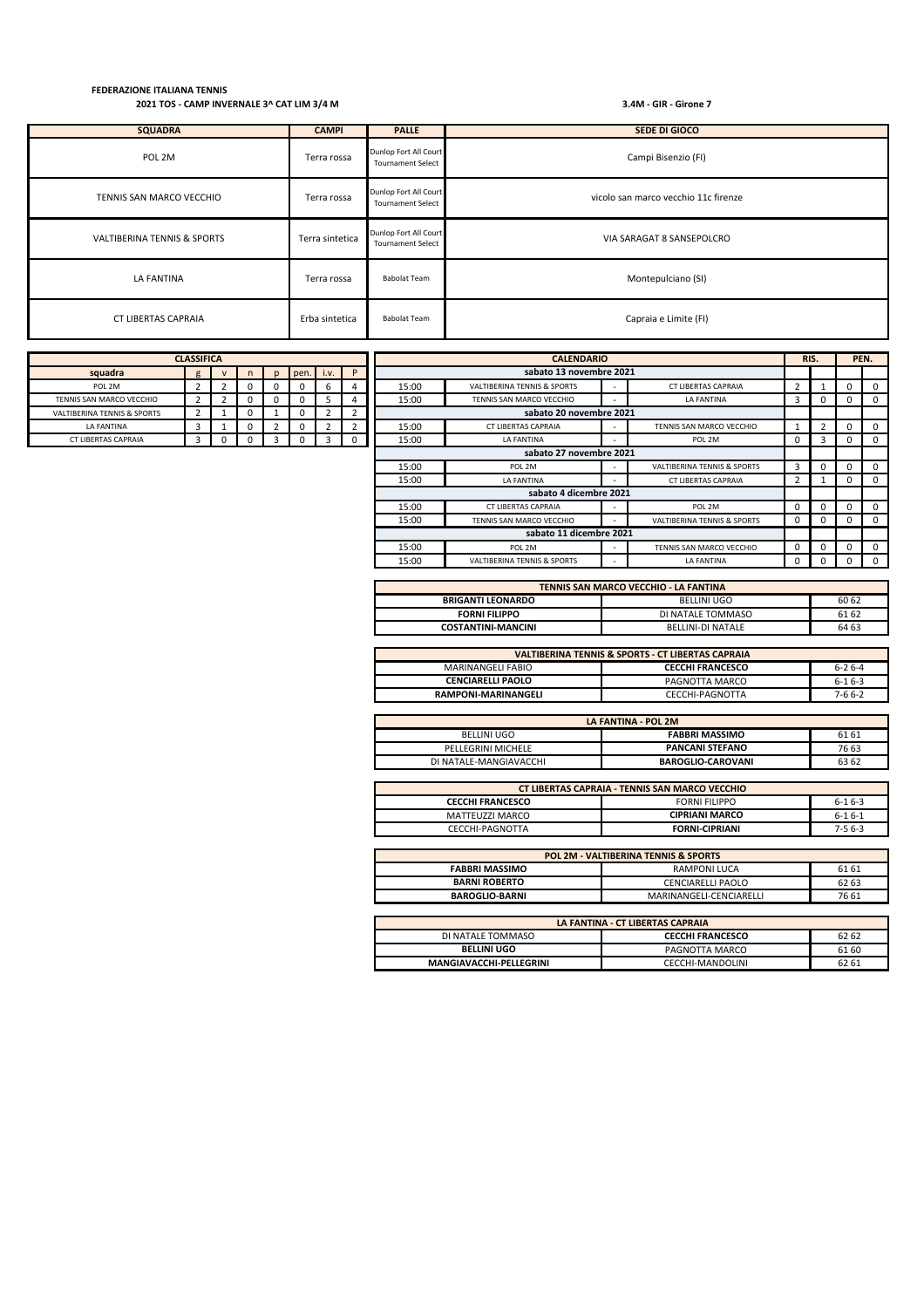| <b>SQUADRA</b>       | <b>CAMPI</b> | <b>PALLE</b>                                      | SEDE DI GIOCO                                      |
|----------------------|--------------|---------------------------------------------------|----------------------------------------------------|
| <b>TC SINALUNGA</b>  | Terra rossa  | Dunlop Fort All Court<br><b>Tournament Select</b> | Sinalunga via Umberto I°                           |
| SAN GIMIGNANO        | Terra rossa  | Dunlop Fort All Court<br><b>Tournament Select</b> | San Gimignano (SI)                                 |
| CT PIANCASTAGNAIO    | Terra rossa  | Dunlop Fort All Court<br><b>Tournament Select</b> | Piancastagnaio (SI)                                |
| <b>TC POGGIBONSI</b> | Terra rossa  | Dunlop Fort Clay<br>Court                         | Poggibonsi (SI)                                    |
| <b>TC STAGGIA</b>    | Terra rossa  | <b>Babolat Team</b>                               | Via Romana, 173 - STAGGIA SENESE - POGGIBONSI (SI) |

| <b>CLASSIFICA</b>    |   |   |   |  |      |      |   |  |
|----------------------|---|---|---|--|------|------|---|--|
| squadra              | g | v | n |  | pen. | i.v. | P |  |
| <b>TC POGGIBONSI</b> | 3 | 3 | O |  |      |      | ь |  |
| <b>TC SINALUNGA</b>  |   |   | 0 |  |      |      |   |  |
| CT PIANCASTAGNAIO    |   |   | 0 |  |      |      |   |  |
| SAN GIMIGNANO        |   |   | O |  |      |      |   |  |
| <b>TC STAGGIA</b>    |   | U | O |  |      |      |   |  |

| <b>CLASSIFICA</b>     |   |              |    |   |                                                        |      |                         |       | <b>CALENDARIO</b>       |                          |                      |   | RIS.     | PEN. |             |
|-----------------------|---|--------------|----|---|--------------------------------------------------------|------|-------------------------|-------|-------------------------|--------------------------|----------------------|---|----------|------|-------------|
| squadra               | g | $\mathsf{v}$ | n. | p | pen.                                                   | i.v. | P                       |       | sabato 13 novembre 2021 |                          |                      |   |          |      |             |
| <b>TC POGGIBONSI</b>  | 3 | 3            |    | 0 | 0                                                      | 9    | 6                       | 15:00 | CT PIANCASTAGNAIO       | $\overline{\phantom{0}}$ | <b>TC STAGGIA</b>    | 3 |          |      | $^{\circ}$  |
| <b>TC SINALUNGA</b>   |   |              |    |   | 0                                                      |      | $\overline{\mathbf{z}}$ | 15:00 | SAN GIMIGNANO           |                          | <b>TC POGGIBONSI</b> | 0 |          |      | $^{\circ}$  |
| <b>PIANCASTAGNAIO</b> |   |              |    |   | 0                                                      |      | 2                       |       | sabato 20 novembre 2021 |                          |                      |   |          |      |             |
| SAN GIMIGNANO         |   |              |    |   | 0                                                      |      | 2                       | 15:00 | <b>TC STAGGIA</b>       | $\overline{\phantom{0}}$ | SAN GIMIGNANO        |   |          | υ    | $\mathbf 0$ |
| <b>TC STAGGIA</b>     | 3 |              |    |   | $\Omega$                                               |      |                         | 15:00 | <b>TC POGGIBONSI</b>    |                          | <b>TC SINALUNGA</b>  | 3 |          |      | 0           |
|                       |   |              |    |   | Da domenica 28 novembre 2021 a sabato 27 novembre 2021 |      |                         |       |                         |                          |                      |   |          |      |             |
|                       |   |              |    |   |                                                        |      |                         | 14:00 | <b>TC SINALUNGA</b>     | $\overline{\phantom{a}}$ | CT PIANCASTAGNAIO    | 3 | $\Omega$ |      | $\Omega$    |
|                       |   |              |    |   |                                                        |      |                         | 15:00 | <b>TC POGGIBONSI</b>    |                          | <b>TC STAGGIA</b>    | 3 |          |      | $^{\circ}$  |
|                       |   |              |    |   |                                                        |      | sabato 4 dicembre 2021  |       |                         |                          |                      |   |          |      |             |
|                       |   |              |    |   |                                                        |      |                         | 15:00 | <b>TC STAGGIA</b>       | $\overline{\phantom{a}}$ | <b>TC SINALUNGA</b>  | 0 |          |      | $\Omega$    |
|                       |   |              |    |   |                                                        |      |                         | 15:00 | SAN GIMIGNANO           | $\overline{\phantom{a}}$ | CT PIANCASTAGNAIO    | 0 |          |      | $^{\circ}$  |
|                       |   |              |    |   |                                                        |      | sabato 11 dicembre 2021 |       |                         |                          |                      |   |          |      |             |
|                       |   |              |    |   |                                                        |      |                         | 15:00 | <b>TC SINALUNGA</b>     |                          | SAN GIMIGNANO        | 0 |          |      | $\mathbf 0$ |
|                       |   |              |    |   |                                                        |      |                         | 15:00 | CT PIANCASTAGNAIO       |                          | <b>TC POGGIBONSI</b> | 0 |          |      | $\Omega$    |

| SAN GIMIGNANO - TC POGGIBONSI |                        |              |  |  |  |  |
|-------------------------------|------------------------|--------------|--|--|--|--|
| NICODIMOS TOMMASO             | <b>GUIDA RICCARDO</b>  | $6-46-3$     |  |  |  |  |
| <b>BIGAZZI ETTORE</b>         | <b>GALIGANI MATTIA</b> | $6 - 36 - 2$ |  |  |  |  |
| PRILI-BIGAZZI                 | <b>GUIDA-BAGLIERI</b>  | $6 - 16 - 1$ |  |  |  |  |

| <b>CT PIANCASTAGNAIO - TC STAGGIA</b> |                  |       |  |  |  |  |
|---------------------------------------|------------------|-------|--|--|--|--|
| <b>PRATESI STEFANO</b>                | TINACCI LEONARDO | 61 60 |  |  |  |  |
| <b>BRUGI ERMANNO</b>                  | CUCINI FEDERICO  | 62 62 |  |  |  |  |
| <b>MORRI-PRATESI</b>                  | PARIGI-CUCINI    | 64 62 |  |  |  |  |

| <b>TC STAGGIA - SAN GIMIGNANO</b> |                       |            |  |  |  |  |  |
|-----------------------------------|-----------------------|------------|--|--|--|--|--|
| TINACCI LEONARDO                  | NICODIMOS TOMMASO     | 36 16      |  |  |  |  |  |
| PARIGI MIRKO                      | <b>BIGAZZI ETTORE</b> | 06 26      |  |  |  |  |  |
| PIRAS-CUCINI                      | PRILI-BIGAZZI         | 63 36 1210 |  |  |  |  |  |

| TC POGGIBONSI - TC SINALUNGA |                          |       |  |  |  |  |
|------------------------------|--------------------------|-------|--|--|--|--|
| <b>GUIDA RICCARDO</b>        | <b>MENCARELLI ETTORE</b> | 62 64 |  |  |  |  |
| <b>BAGLIERI ELOI</b>         | CORTONESI LUCIO          | 62 64 |  |  |  |  |
| <b>GUIDA-BAGLIERI</b>        | PECCE-LANDI              | 60 63 |  |  |  |  |

| TC SINALUNGA - CT PIANCASTAGNAIO                             |                    |       |  |  |  |  |
|--------------------------------------------------------------|--------------------|-------|--|--|--|--|
| 61 26 106<br>PRATESI STEFANO<br><b>MENCARELLI ETTORE</b>     |                    |       |  |  |  |  |
| PECCE ALESSANDRO                                             | MORRI ROBERTO      | 61 64 |  |  |  |  |
| <b>MENCARELLI-CORTONESI</b>                                  | <b>BRUGI-MORRI</b> | 7676  |  |  |  |  |
|                                                              |                    |       |  |  |  |  |
| <b>TC POGGIBONSI - TC STAGGIA</b>                            |                    |       |  |  |  |  |
| <b>GUIDA RICCARDO</b><br><b>ANTONELLI FRANCESCO</b><br>61 60 |                    |       |  |  |  |  |

**BAGLIERI ELOI** 76 61 **SARDELLI-GUIDA** PARIGI-TINACCI 61 61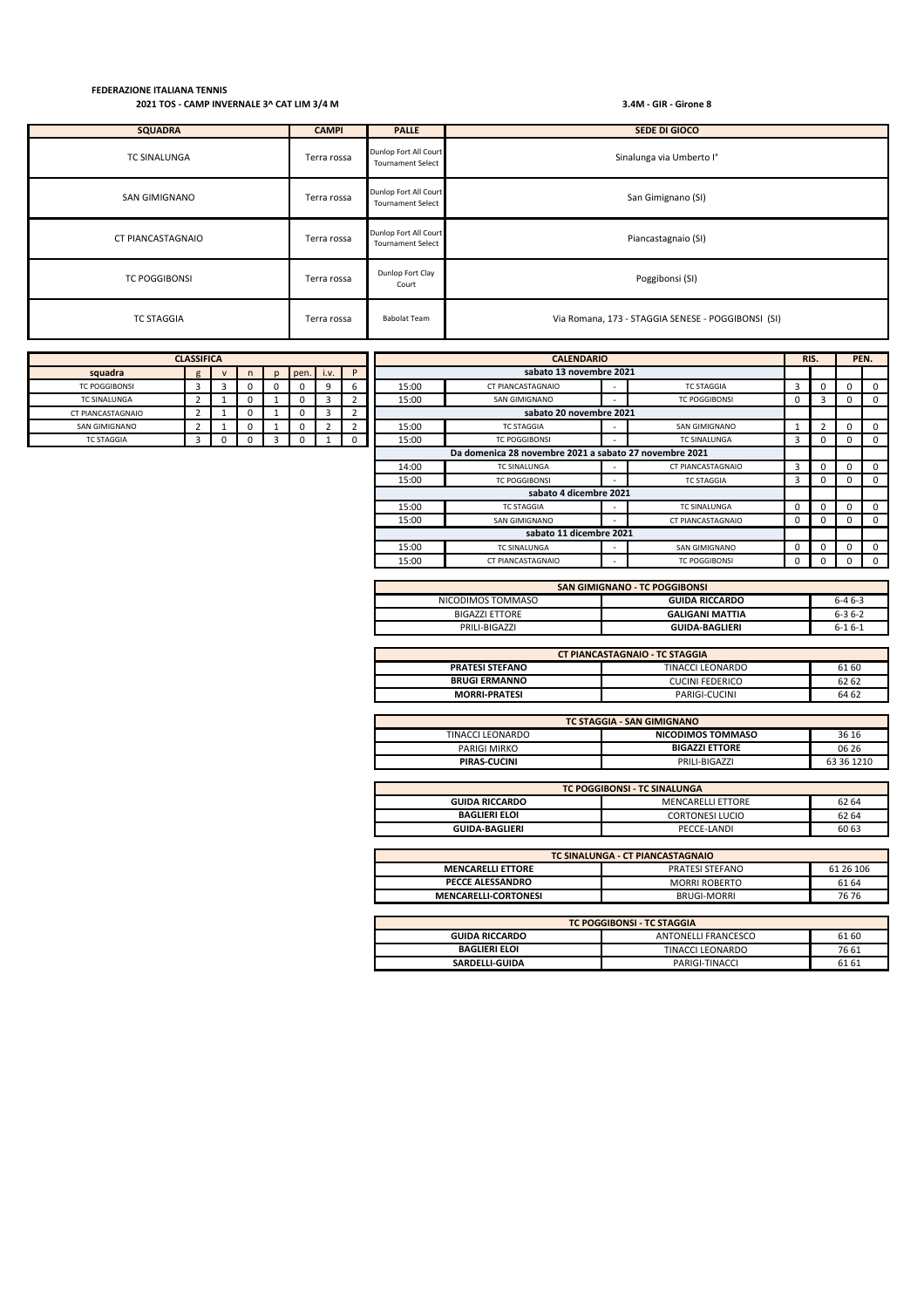| <b>SQUADRA</b>              | <b>CAMPI</b>                   | <b>PALLE</b>                                      | SEDE DI GIOCO                                 |
|-----------------------------|--------------------------------|---------------------------------------------------|-----------------------------------------------|
| TC SESTO                    | Terra rossa                    | <b>Babolat Team</b>                               | Sesto Fiorentino (FI)                         |
| SANTA CROCE SCUOLA TENNIS B | Terra rossa                    | Dunlop Fort All Court<br><b>Tournament Select</b> | via poggio adorno, Santa Croce sull'Arno (PI) |
| <b>TENNIS CERTALDO</b>      | Sintetico - Altri<br>materiali | Dunlop Fort Clay<br>Court                         | Certaldo (FI)                                 |
| CT MATCH BALL MONTERONI     | Terra rossa                    | Dunlop Fort All Court<br><b>Tournament Select</b> | Monteroni d'Arbia (SI)                        |
| CC TENNIS IL GORINELLO A    | Terra rossa                    | Dunlop Fort All Court<br><b>Tournament Select</b> | Campi Bisenzio (FI)                           |

| <b>CLASSIFICA</b>          |                |  |   |              |      |      | <b>CALENDARIO</b> |       |                             | RIS. |                             | PEN.        |          |          |                |
|----------------------------|----------------|--|---|--------------|------|------|-------------------|-------|-----------------------------|------|-----------------------------|-------------|----------|----------|----------------|
| squadra                    | g              |  | n | $\mathsf{D}$ | pen. | i.v. | P                 |       | sabato 13 novembre 2021     |      |                             |             |          |          |                |
| ANTA CROCE SCUOLA TENNIS B | $\overline{2}$ |  | υ | 0            |      | 5    | 4                 | 15:00 | <b>TENNIS CERTALDO</b>      |      | CC TENNIS IL GORINELLO A    | 3           | 0        | 0        | $^{\circ}$     |
| <b>TENNIS CERTALDO</b>     | $\overline{2}$ |  | 0 | 0            |      | 5    | 4                 | 15:00 | SANTA CROCE SCUOLA TENNIS B |      | CT MATCH BALL MONTERONI     | 3           | 0        | 0        | 0              |
| TC SESTO                   | 2              |  | 0 |              |      | 3    | $\overline{2}$    |       | sabato 20 novembre 2021     |      |                             |             |          |          |                |
| CC TENNIS IL GORINELLO A   | 3              |  | 0 |              |      | 3    | $\overline{2}$    | 15:00 | CC TENNIS IL GORINELLO A    |      | SANTA CROCE SCUOLA TENNIS B |             |          | 0        | 0              |
| CT MATCH BALL MONTERONI    | 3              |  |   | 3            |      |      | $\Omega$          | 15:00 | CT MATCH BALL MONTERONI     |      | TC SESTO                    |             |          | 0        | 0              |
| sabato 27 novembre 2021    |                |  |   |              |      |      |                   |       |                             |      |                             |             |          |          |                |
|                            |                |  |   |              |      |      |                   | 15:00 | TC SESTO                    |      | <b>TENNIS CERTALDO</b>      |             |          | 0        |                |
|                            |                |  |   |              |      |      |                   | 15:00 | CT MATCH BALL MONTERONI     |      | CC TENNIS IL GORINELLO A    | 1           |          | 0        | $\overline{0}$ |
|                            |                |  |   |              |      |      |                   |       | sabato 4 dicembre 2021      |      |                             |             |          |          |                |
|                            |                |  |   |              |      |      |                   | 15:00 | CC TENNIS IL GORINELLO A    |      | TC SESTO                    | $\Omega$    | n        | $\Omega$ | $\Omega$       |
|                            |                |  |   |              |      |      |                   | 15:00 | SANTA CROCE SCUOLA TENNIS B |      | <b>TENNIS CERTALDO</b>      | $\mathbf 0$ | 0        | 0        | $\mathbf 0$    |
|                            |                |  |   |              |      |      |                   |       | sabato 11 dicembre 2021     |      |                             |             |          |          |                |
|                            |                |  |   |              |      |      |                   | 15:00 | TC SESTO                    |      | SANTA CROCE SCUOLA TENNIS B | 0           | $\Omega$ | 0        | $\Omega$       |
|                            |                |  |   |              |      |      |                   | 15:00 | <b>TENNIS CERTALDO</b>      |      | CT MATCH BALL MONTERONI     | $\Omega$    |          |          | $\Omega$       |

| SANTA CROCE SCUOLA TENNIS B - CT MATCH BALL MONTERONI |                       |         |  |  |  |  |
|-------------------------------------------------------|-----------------------|---------|--|--|--|--|
| <b>GAUDIOSI SAMUELE</b>                               | ARMINI FRANCESCO      | 64 63   |  |  |  |  |
| <b>ANDREOTTI GIACOMO</b>                              | <b>BERNI GABRIELE</b> | 60 60   |  |  |  |  |
| <b>SESTINI-DAINI</b>                                  | ARMINI-BERNI          | 00 RIT. |  |  |  |  |

| TENNIS CERTALDO - CC TENNIS IL GORINELLO A |                  |       |  |  |  |  |
|--------------------------------------------|------------------|-------|--|--|--|--|
| <b>BRUNI ALESSANDRO</b>                    | ORIANI SIMONE    | 61 61 |  |  |  |  |
| <b>BARNINI TOMMASO</b>                     | PARRINI GIACOMO  | 61 61 |  |  |  |  |
| <b>BRUNI-BARNINI</b>                       | ARNETOLI-PARRINI | 63 61 |  |  |  |  |

| <b>CT MATCH BALL MONTERONI - TC SESTO</b> |                         |                    |  |  |  |  |  |
|-------------------------------------------|-------------------------|--------------------|--|--|--|--|--|
| ARMINI FRANCESCO                          | <b>GIOLLI FRANCESCO</b> | $6 - 27 - 6$       |  |  |  |  |  |
| BERNI GABRIELE                            | <b>PARRINI SERGIO</b>   | $6 - 26 - 0$       |  |  |  |  |  |
| <b>ARMINI-BERNI</b>                       | BETTARINI-BALDI         | $1 - 66 - 210 - 7$ |  |  |  |  |  |

| CC TENNIS IL GORINELLO A - SANTA CROCE SCUOLA TENNIS B |                         |       |  |  |  |  |  |  |
|--------------------------------------------------------|-------------------------|-------|--|--|--|--|--|--|
| ORIANI SIMONE                                          | <b>GAUDIOSI SAMUELE</b> | 61 63 |  |  |  |  |  |  |
| <b>TADDEUCCI LORENZO</b>                               | AGONIGI GABRIELE        | 64 64 |  |  |  |  |  |  |
| ORIANI-TADDEUCCL                                       | <b>DAINI-SESTINI</b>    | 75 62 |  |  |  |  |  |  |

| <b>TC SESTO - TENNIS CERTALDO</b>                         |                         |       |  |  |  |  |  |
|-----------------------------------------------------------|-------------------------|-------|--|--|--|--|--|
| <b>GIOLLI FRANCESCO</b>                                   | <b>BRUNI ALESSANDRO</b> | 62 63 |  |  |  |  |  |
| <b>PARRINI SERGIO</b>                                     | <b>BARNINI TOMMASO</b>  | 64 62 |  |  |  |  |  |
| PARRINI-GIOLLI                                            | <b>BRUNI-BARNINI</b>    | 64 76 |  |  |  |  |  |
|                                                           |                         |       |  |  |  |  |  |
| <b>CT MATCH BALL MONTERONI - CC TENNIS IL GORINELLO A</b> |                         |       |  |  |  |  |  |

| <u>CHIVIATCH DALL IVION I LIVONI - CC TENNIS IL GOMNELLO A</u> |                         |              |  |  |  |  |
|----------------------------------------------------------------|-------------------------|--------------|--|--|--|--|
| <b>ARMINI FRANCESCO</b>                                        | ORIANI SIMONE           | 7-5 6-2      |  |  |  |  |
| BERNI GABRIELE                                                 | <b>ARNETOLI NICCOLO</b> | $6 - 06 - 3$ |  |  |  |  |
| BERNI-ARMINI                                                   | MASCOLO-ARNETOLI        | $7-67-5$     |  |  |  |  |